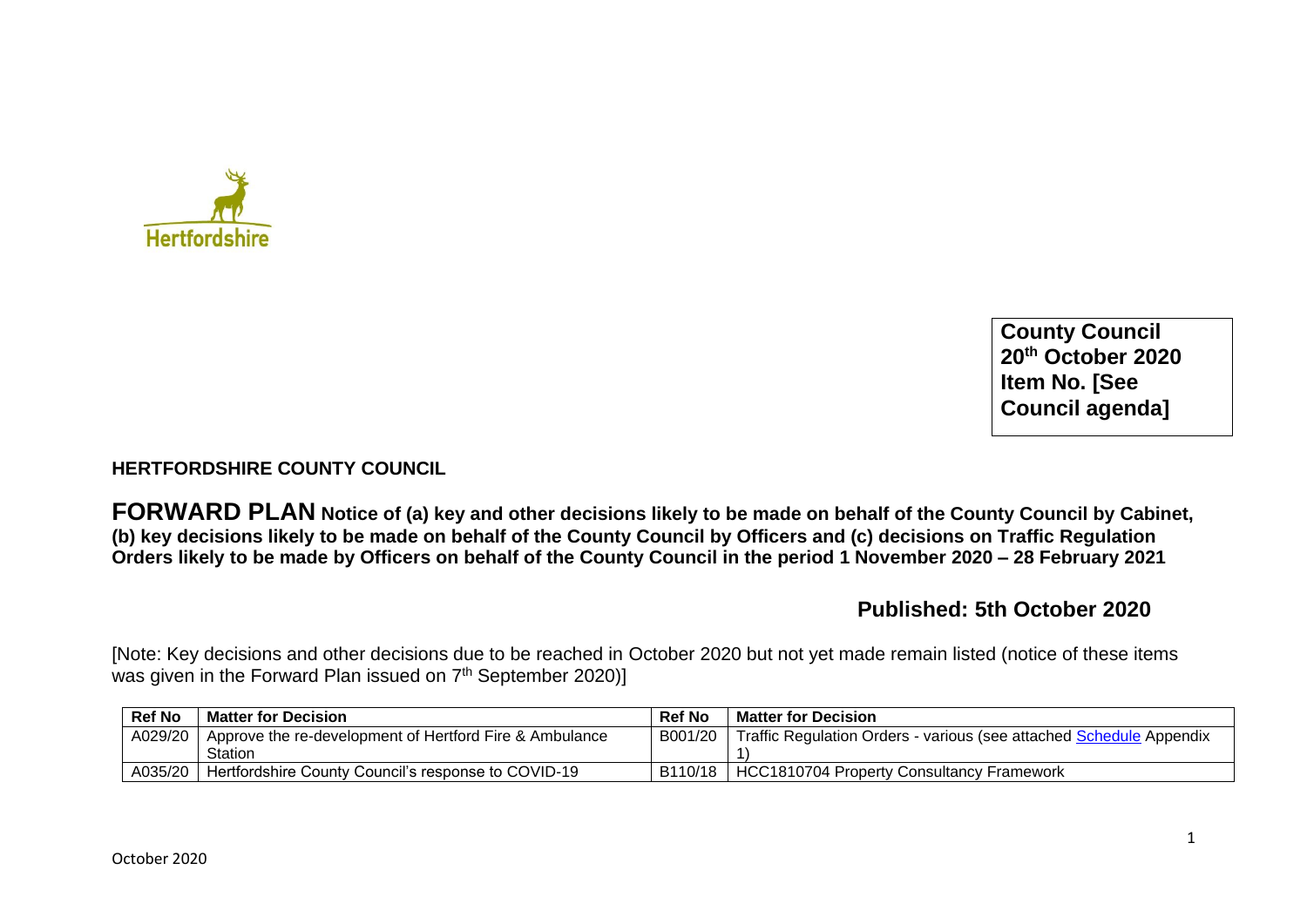| A036/20 | HCC's admission arrangements for 2022/23                                                                                                                                                                                                                                | B053/19 | Approval to the sale of 45A Grange Road, Bishops Stortford and land<br>adjoining                                                                                        |
|---------|-------------------------------------------------------------------------------------------------------------------------------------------------------------------------------------------------------------------------------------------------------------------------|---------|-------------------------------------------------------------------------------------------------------------------------------------------------------------------------|
| A037/20 | Q1 Finance Budget Monitor                                                                                                                                                                                                                                               | B092/19 | HCC1911768 Bishops Stortford South - New 6 Form Entry Secondary<br>School                                                                                               |
| A041/20 | Increase in the Executive Member Board delegated approval<br>limit for Herts Living Ltd small site loans.                                                                                                                                                               | B093/19 | Procurement and award of contract to extend superfast fibre<br>broadband to the last % of rural business areas in Hertfordshire in line<br>with DEFRA funding provision |
| A048/20 | Update on devolution agenda                                                                                                                                                                                                                                             | B108/19 | The Supply of Branded & Generic Washroom Paper Disposables and<br><b>Dispensers</b>                                                                                     |
| A049/20 | LED street lighting illumination strategy                                                                                                                                                                                                                               | B110/19 | Supply of Educational Furniture, Desking & Seating                                                                                                                      |
| A050/20 | To consider whether to indemnify the Chief Legal Officer, in his<br>capacity as Returning Officer and Deputy Returning Officers for<br>the County Council elections, in respect of any liability falling<br>on them personally arising from the conduct of those posts. | B122/19 | The supply of Disposable Gloves & Personal Protective Equipment<br>(PPE)                                                                                                |
| A054/20 | Approval of the establishment of the Hertfordshire Growth<br>Board and creation of the associated Scrutiny Committee as<br>formal Joint Committees of the Council                                                                                                       | B012/20 | HCC2011982<br>Woodfield School, Replacement of existing temporary building with<br>new 16 bay modular building.                                                         |
| A055/20 | To seek approval to undertake public consultation on the Draft<br>Waste Local Plan (and Design Guide) Regulation 18                                                                                                                                                     | B013/20 | HCC2011983<br>Lakeside School - Demolition of existing 3 detached timber buildings to<br>replace with new 3 classroom rendered modular building                         |
| A056/20 | Cabinet to agree the inclusion of additional paragraph/s on<br>Climate Change and Sustainability Implications in all decision<br>reports.                                                                                                                               | B017/20 | HCC2011967 - The Bishops Stortford High School - Design & Build<br><b>Contract Early Works</b>                                                                          |
| A038/20 | Hertfordshire County Council's response to COVID-19                                                                                                                                                                                                                     | B018/20 | HCC2011970 - Bishops Stortford North Secondary - Design & Build<br>Contract in respect of new build works                                                               |
| A016/20 | To agree the recommendations as set out in The Air Quality<br>Plan for Broxbourne (Broxbourne Local No2 Plan - Outline<br><b>Business Case)</b>                                                                                                                         | B024/20 | Award of various school transport and local bus contracts (services<br>starting September 2020)                                                                         |
| A042/20 | Approve proposals to develop a new SEND (Special<br>Educational Needs & Disability) Information, advice and<br>support offer based on consultation, which closed 14/6/20                                                                                                | B027/20 | HCC2012045 Measured term contract for the provision of repairs,<br>planned maintenance and minor works - Mechanical & Electrical:<br>Award of contract                  |
| A057/20 | Proposed changes to the way Hertfordshire Fire & Rescue<br>Service respond to fire signals generated by automatic fire<br>alarms.                                                                                                                                       | B038/20 | HCC2012130 Valentine Farm - Demolition of existing 3 bed residential<br>House and construction of new 3 bed residential house - Award of<br>contract                    |
| A058/20 | Support to care providers during Covid pandemic                                                                                                                                                                                                                         | B040/20 | Award of contract for the provision of a Street Sweeping Service                                                                                                        |
| A059/20 | Adoption of Tree Resilience and Recovery Strategy for<br><b>Hertfordshire</b>                                                                                                                                                                                           | B042/20 | Delivery Agreement for the provision of Pre-Construction works for the<br>Eastern Waste Transfer Station - Award of contract                                            |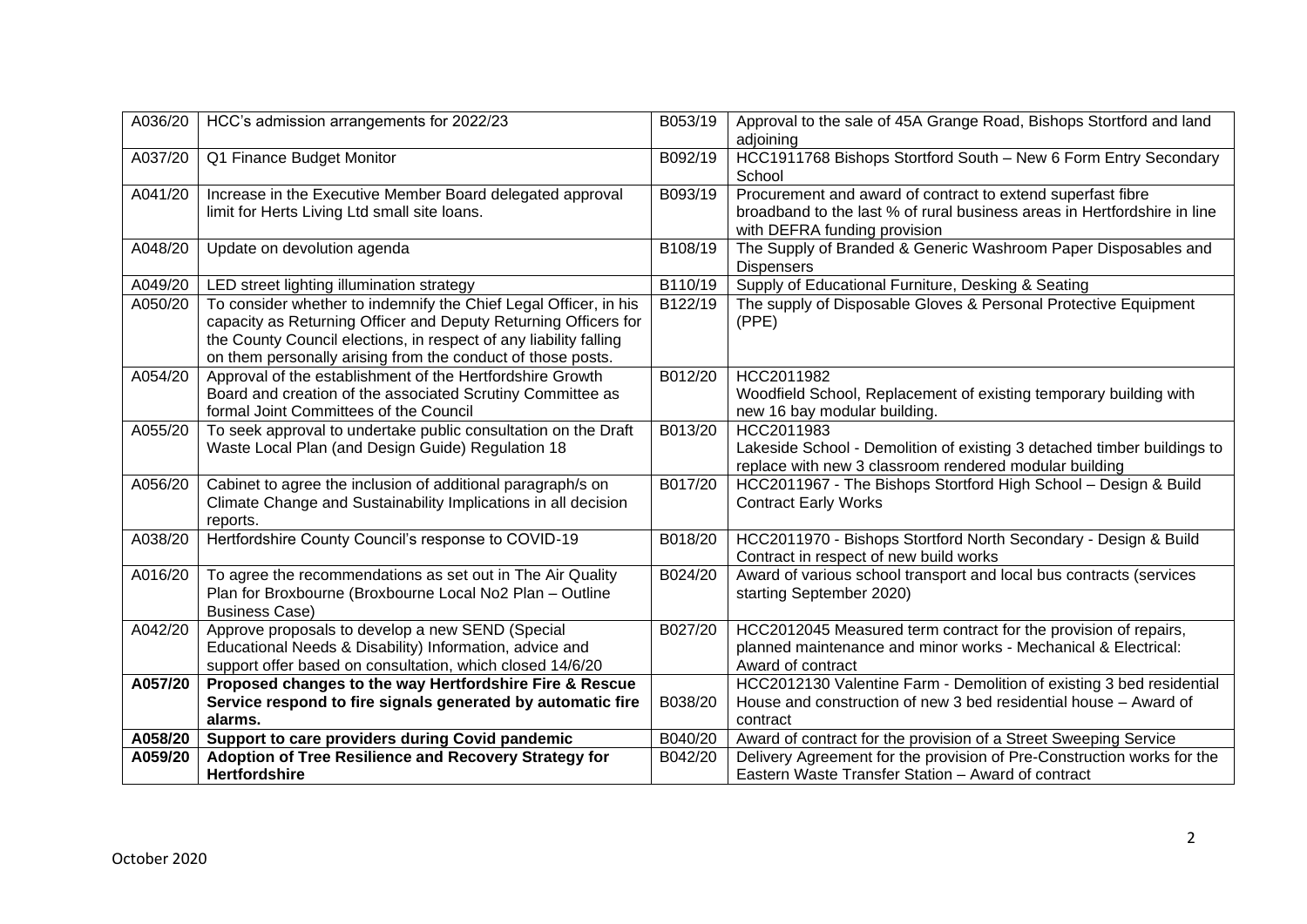| A061/20 | To note the results of the public and statutory<br>consultations re: A10 Buntingford Roundabout Upgrade | B048/20 | Approve proposals to develop a new SEND (Special Educational<br>Needs & Disability) Information, advice and support offer based on |
|---------|---------------------------------------------------------------------------------------------------------|---------|------------------------------------------------------------------------------------------------------------------------------------|
|         |                                                                                                         |         | consultation, which closed 14/6/20                                                                                                 |
| A062/20 | Approval to stop up and relocate a field access at A10                                                  | B053/20 | Grounds Maintenance tender for schools in Hitchin area.                                                                            |
|         | <b>Buntingford Roundabout</b>                                                                           |         | Award of contract                                                                                                                  |
| A063/20 | Approval to negotiate a licence for the construction of an                                              | B054/20 | Grounds Maintenance tender for schools in Ware and Hertford area.                                                                  |
|         | alternative field access, south of A10 Buntingford                                                      |         | Award of contract                                                                                                                  |
|         | Roundabout                                                                                              |         |                                                                                                                                    |
| A012/20 | Approval to undertake second pre-submission publication of                                              | B055/20 | Grounds Maintenance tender for schools in Bishops Stortford,                                                                       |
|         | the Minerals Local Plan in line with regulations; and approval                                          |         | Buntingford and Puckeridge area.                                                                                                   |
|         | for subsequent submission of the document to the Secretary                                              |         | Award of contract                                                                                                                  |
|         | for State for independent examination                                                                   |         |                                                                                                                                    |
| A043/20 | Hertfordshire County Council's response to COVID-19                                                     | B056/20 | Grounds Maintenance tender for schools in Stevenage (primary<br>schools) area. Award of contract                                   |
| A044/20 | Q2 Finance Budget Monitor                                                                               | B057/20 | Grounds Maintenance tender for schools in Stevenage (secondary                                                                     |
|         |                                                                                                         |         | schools) area. Award of contract                                                                                                   |
| A045/20 | Speed Management Strategy final adoption (post consultation)                                            | B058/20 | Grounds Maintenance tender for schools in Letchworth area. Award of<br>contract                                                    |
| A051/20 | Approve the Strategic Business Case for the redevelopment of                                            | B059/20 | Grounds Maintenance tender for Facilities Management sites,                                                                        |
|         | the Longfield Joint Emergency Services Academy                                                          |         | Children's Services, Adult Care Services, Libraries. Award of Contract                                                             |
| A052/20 | Approval of the Sustainable Hertfordshire Action Plan                                                   | B062/20 | Contract for the provision of container haulage services, recycled                                                                 |
|         |                                                                                                         |         | metals disposal and automotive battery disposal.                                                                                   |
| A053/20 | Invest to Transform - Learning Disability Services                                                      | B063/20 | Contract for the provision of dry recyclables, hard plastics and wood<br>disposal.                                                 |
| A060/20 | Approval of the Hertfordshire Suicide Prevention Strategy<br>2020-2025                                  | B064/20 | Contract for the provision of green waste disposal.                                                                                |
| A064/20 | Diversity and Inclusion Annual Report 2019/20                                                           | B070/20 | Pre-Construction Services Agreement for the provision of a new First<br>School at Buntingford.                                     |
| A065/20 | Whether or not to authorise Hertfordshire County Council                                                | B071/20 | Award of contract for the Sensory Support Tender                                                                                   |
|         | to enter into a grant funding agreement with Homes                                                      |         |                                                                                                                                    |
|         | England to fund the development of highways                                                             |         |                                                                                                                                    |
|         | infrastructure in connection with the Harlow Gilston                                                    |         |                                                                                                                                    |
|         | <b>Garden Town.</b>                                                                                     |         |                                                                                                                                    |
| A066/20 | Whether to agree to the statutory proposal to close the                                                 | B072/20 | Award of contract for the Communicator and Intervenor Service                                                                      |
|         | <b>Primary Support Base at Andrews Lane Primary School</b>                                              |         |                                                                                                                                    |
|         | taking into consideration the outcome of the statutory                                                  |         |                                                                                                                                    |
|         | notice period. Agreement would also lead to the                                                         |         |                                                                                                                                    |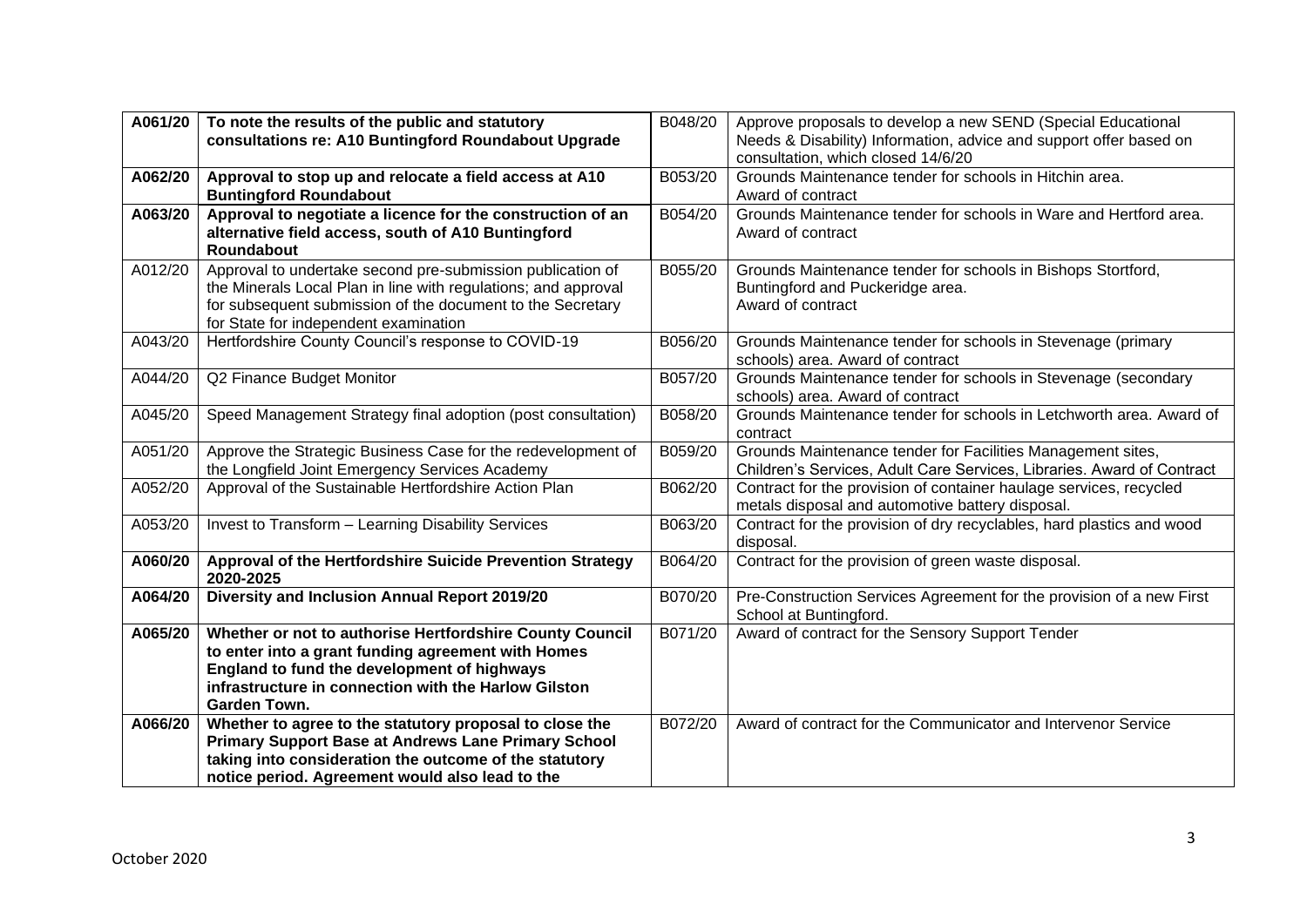|         | associated change in the age range for the Rivers<br><b>Education Support Centre</b> |         |                                                                                                                                                                                                                                                                                                            |
|---------|--------------------------------------------------------------------------------------|---------|------------------------------------------------------------------------------------------------------------------------------------------------------------------------------------------------------------------------------------------------------------------------------------------------------------|
| A067/20 | <b>Hertfordshire County Council Admission Arrangements for</b><br>2022/23            | B074/20 | HCC2012309 Project Management for Buntingford First School                                                                                                                                                                                                                                                 |
| A068/20 | <b>Q3 Finance Budget Monitor</b>                                                     | B075/20 | Window Cleaning tender for Educational and Non-education<br>establishments within Hertfordshire. Award of contract                                                                                                                                                                                         |
| A029/20 | Approve the re-development of Hertford Fire & Ambulance<br>Station                   | B076/20 | Framework Agreement for<br>the Supply of Cut Paper & Card Size A3 & A4                                                                                                                                                                                                                                     |
| A035/20 | Hertfordshire County Council's response to COVID-19                                  | B077/20 | Recommissioning of Overnight Short Breaks for CYP (Children &<br>Young People) with SEND (Special Educational Needs & Disability)<br>and/or Complex Health Needs                                                                                                                                           |
| A036/20 | HCC's admission arrangements for 2022/23                                             | B078/20 | Whether to agree to the statutory proposal to close the Primary<br>Support Base at Andrews Lane Primary School taking into<br>consideration the outcome of the statutory notice period.<br>Agreement would also lead to the associated change in the age<br>range for the Rivers Education Support Centre. |
|         |                                                                                      | B079/20 | Codicote Primary School enlargement capital budget approval                                                                                                                                                                                                                                                |
|         |                                                                                      | B080/20 | Provision of Reablement and Support at Home - Strategic Lead                                                                                                                                                                                                                                               |
|         |                                                                                      |         | Provider Services. Award of contract - St Albans                                                                                                                                                                                                                                                           |
|         |                                                                                      | B081/20 | Framework Agreement for the Supply of Batteries                                                                                                                                                                                                                                                            |

**\*\*** The address from which, subject to any prohibition or restriction on their disclosure, copies of, or extracts from, any document listed is available from County Hall, Pegs Lane, Hertford. SG13 8DE. Other documents relevant to these matters may be submitted to the decision maker. To request details of such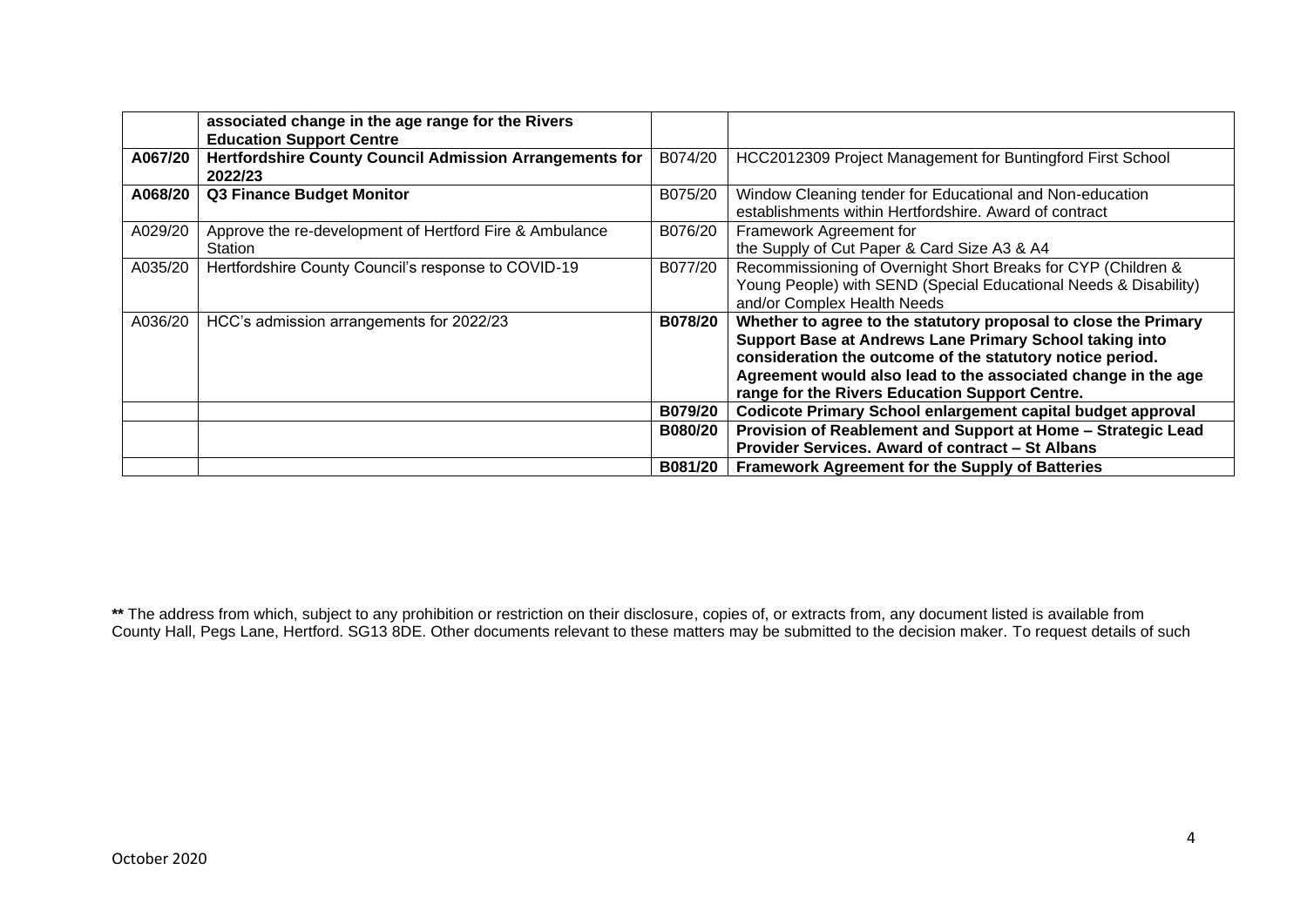documents (if any) as they become available, contact Deborah Jeffery, Assistant Manager, Democratic Services by email [\(Deborah.jeffery@hertfordshire.gov.uk\)](mailto:Deborah.jeffery@hertfordshire.gov.uk) or phone (01992 555563)

\*\*\* In accordance with Regulation 10(1) of The Local Authorities (Executive Arrangements) (Meetings and Access to Information) (England) Regulations 2012 (the '2012 Regulations') these items of business will be considered by Cabinet at its meeting 13 May 2019. Notices issued, as required by the 2012 Regulations, can be viewed at <https://democracy.hertfordshire.gov.uk/mgCalendarMonthView.aspx?GL=1&bcr=1>

ᵻᵻ Documents to be considered by the Cabinet are published on the Councils website at <https://democracy.hertfordshire.gov.uk/mgCalendarMonthView.aspx?GL=1&bcr=1>

‡‡ Grounds for exemption are: -

- (a) where the decision is a decision taken under the Special Urgency provisions in Annex 4 of the Constitution
- (b) where the Chief Executive certifies that implementation of the decision is critical for service delivery
- (c) where the Chief Legal Officer certifies that the Council would be likely to suffer legal prejudice from a delay in implementation of the decision resulting from the decision being Called-In
- (d) where the Director of Resources certifies that the Council would be likely to suffer financial prejudice from a delay in implementation of the decision resulting from the decision being Called-In
- (e) where the Chief Legal Officer certifies that a delay in implementation of the decision resulting from the decision being Called-In would result in the decision being incapable of implementation or meaningful implementation
- (f) where the decision results from consideration of a recommendation or report from the OSC or any sub-committee or Topic Group of the OSC
- (g) where the decision results from a reference back decision by Overview and Scrutiny Committee; or
- (h) where the decision is a recommendation to Full Council;
- (i) where the Call-In period has expired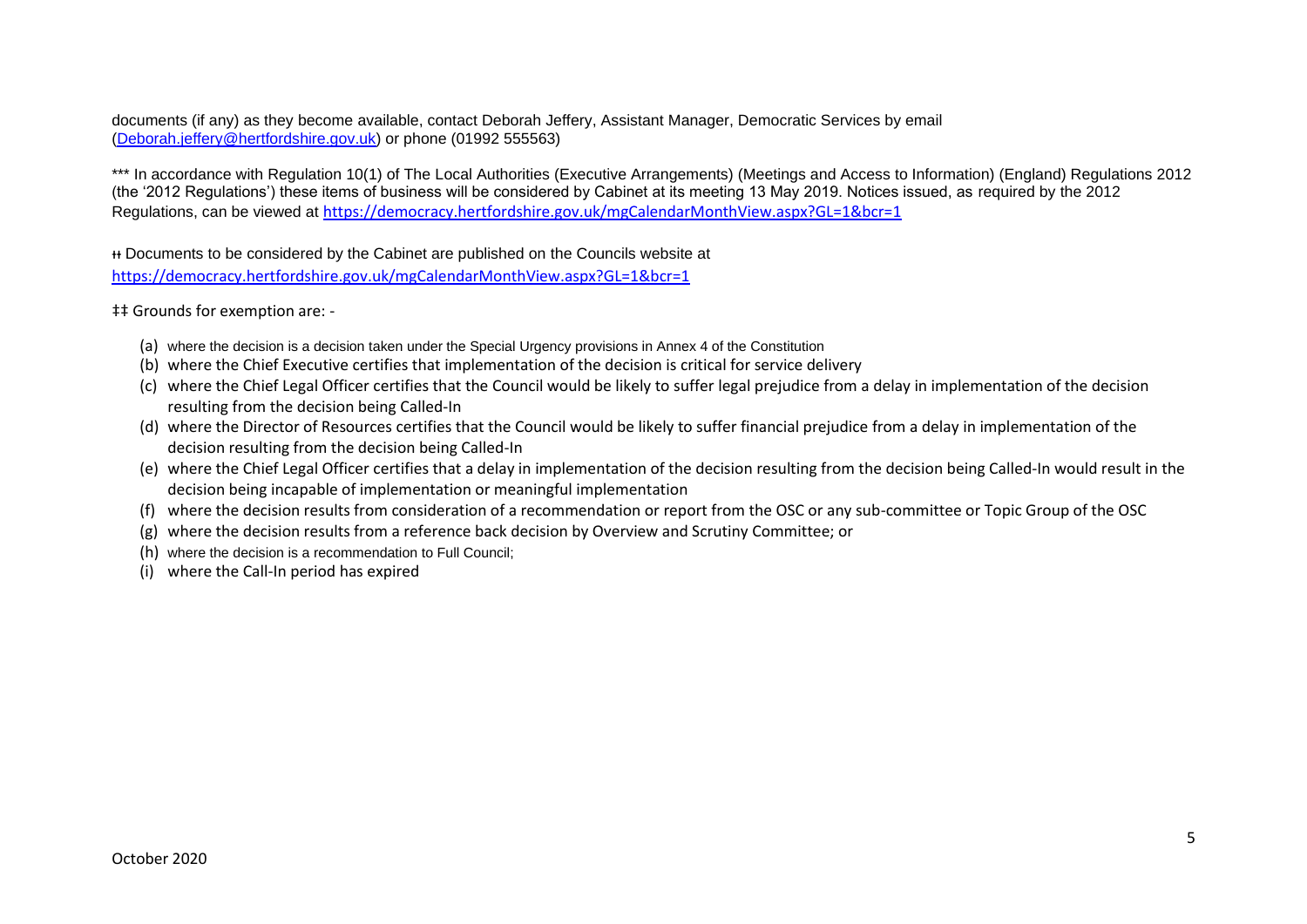| <b>PART A: DECISIONS BY CABINET</b><br>NOTE: NEW ITEMS AND AMENDMENTS ARE SHOWN IN BOLD |                                                                                                                              |                                          |                                                                                                           |                                           |                                                                                                                                                                                                                                                  |                                                                                  |
|-----------------------------------------------------------------------------------------|------------------------------------------------------------------------------------------------------------------------------|------------------------------------------|-----------------------------------------------------------------------------------------------------------|-------------------------------------------|--------------------------------------------------------------------------------------------------------------------------------------------------------------------------------------------------------------------------------------------------|----------------------------------------------------------------------------------|
| Ref No.                                                                                 | <b>Matter for decision</b>                                                                                                   | <b>Date</b><br>decision<br>to be<br>made | <b>Cabinet Panels</b><br>to be consulted                                                                  | <b>Officer contact for</b><br>this matter | Documents to be considered**II                                                                                                                                                                                                                   | <b>Exempt from</b><br>the Council's<br>Call-in<br>procedures <b>##</b><br>Yes/No |
| A029/20                                                                                 | Approve the re-<br>development of<br>Hertford Fire &<br><b>Ambulance Station</b>                                             | 19/10/2020                               | Community<br>Safety & Waste<br><b>Cabinet Panel</b><br>Resources &<br>Performance<br><b>Cabinet Panel</b> | <b>Steve Tant</b><br>01707 281480         | Joint Report of the Director of<br>Resources and Director of Community<br>Protection<br>Part I and Part II Report - due to<br>'Information relating to the financial or<br>business affairs of any particular<br>person (including the Council)' | <b>No</b>                                                                        |
| A035/20                                                                                 | <b>Hertfordshire County</b><br>Council's response to<br>COVID-19                                                             | 19/10/2020                               | Resources &<br>Performance<br><b>Cabinet Panel</b>                                                        | Alex James<br>01992 588259                | Report of the Director of Resources                                                                                                                                                                                                              | <b>No</b>                                                                        |
| A036/20                                                                                 | HCC's admission<br>arrangements for<br>2022/23                                                                               | 19/10/2020                               | Education,<br>Libraries &<br>Localism Cabinet<br>Panel                                                    | Jayne Abery<br>01992 588785               | Report of the Director of Children's<br>Services                                                                                                                                                                                                 | <b>No</b>                                                                        |
| A037/20                                                                                 | Q1 Finance Budget<br>Monitor                                                                                                 | 19/10/2020                               | Resources &<br>Performance<br><b>Cabinet Panel</b>                                                        | Scott Walker<br>01992 555273              | Report of the Director of Resources                                                                                                                                                                                                              | <b>No</b>                                                                        |
| A041/20                                                                                 | Increase in the<br><b>Executive Member</b><br>Board delegated<br>approval limit for Herts<br>Living Ltd small site<br>loans. | 19/10/2020                               | Resources &<br>Performance<br><b>Cabinet Panel</b>                                                        | Gemma Bell<br>01992 555731                | Report of the Director of Resources<br>Part I and Part II Report - due to<br>'Information relating to the financial or<br>business affairs of any particular<br>person (including the Council)'                                                  | <b>No</b>                                                                        |
| A048/20                                                                                 | Update on devolution<br>agenda                                                                                               | 19/10/2020                               | Resources &<br>Performance<br><b>Cabinet Panel</b>                                                        | <b>Edward Knowles</b><br>07812 324788     | Report of the Director of Resources                                                                                                                                                                                                              | <b>No</b>                                                                        |
| A049/20                                                                                 | <b>LED</b> street lighting<br>illumination strategy                                                                          | 19/10/2020                               | Highways &<br>Environment<br><b>Cabinet Panel</b>                                                         | Peter Simpson 01992<br>658170             | Report of the Director of Environment<br>and Infrastructure                                                                                                                                                                                      | <b>No</b>                                                                        |
| A050/20                                                                                 | To consider whether to<br>indemnify the Chief                                                                                | Cabinet<br>19/10/2020                    |                                                                                                           | Gavin Milnthorpe<br>01992 588527          | Report of the Chief Legal Officer                                                                                                                                                                                                                | Yes                                                                              |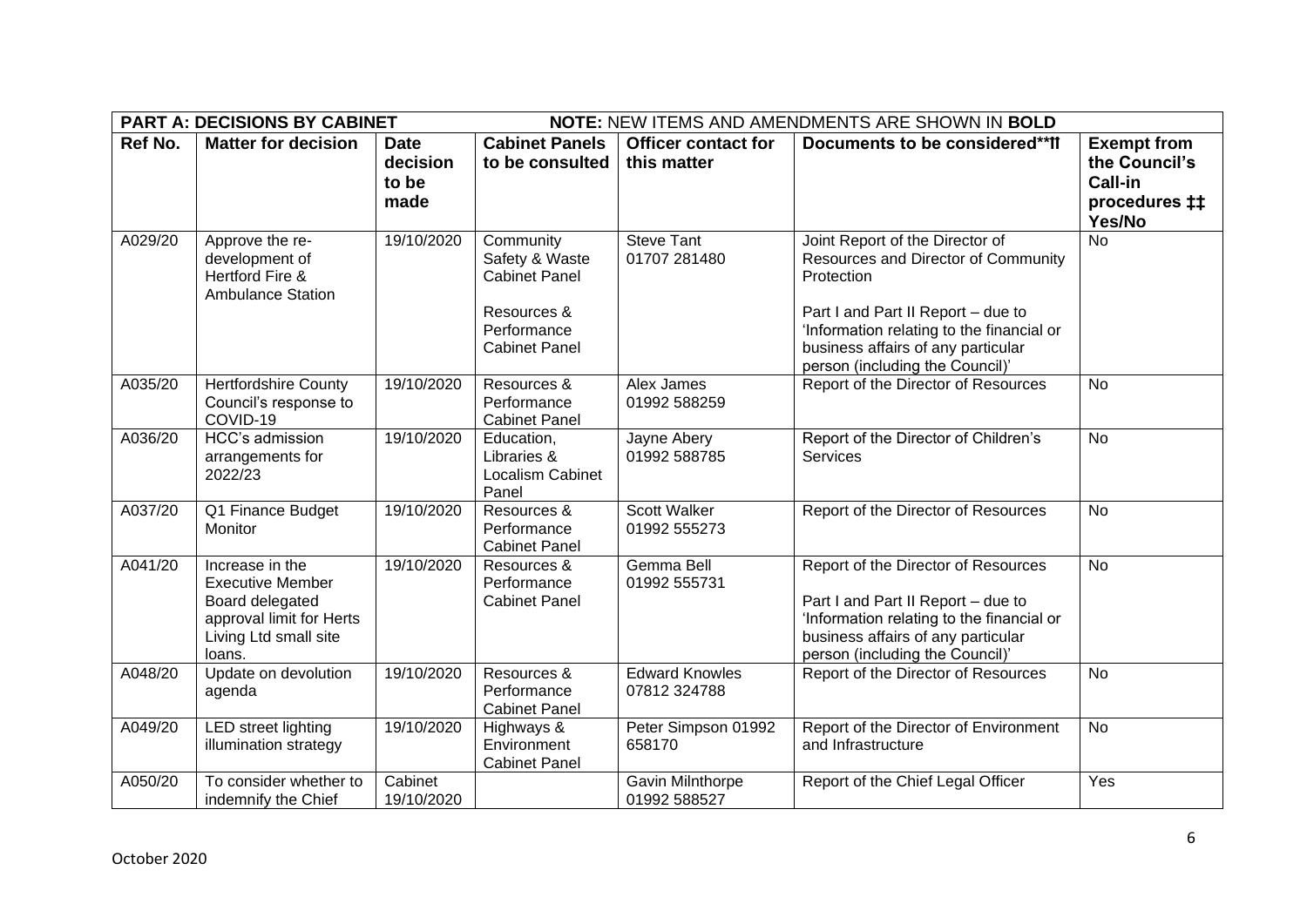|         | Legal Officer, in his<br>capacity as Returning<br>Officer and Deputy<br>Returning Officers for<br>the County Council<br>elections, in respect of<br>any liability falling on<br>them personally arising<br>from the conduct of<br>those posts. | County<br>Council<br>20/10/2020                          |                                                                                 |                                       |                                                                                                |           |
|---------|------------------------------------------------------------------------------------------------------------------------------------------------------------------------------------------------------------------------------------------------|----------------------------------------------------------|---------------------------------------------------------------------------------|---------------------------------------|------------------------------------------------------------------------------------------------|-----------|
| A054/20 | Approval of the<br>establishment of the<br><b>Hertfordshire Growth</b><br>Board and creation of<br>the associated Scrutiny<br>Committee as formal<br>Joint Committees of<br>the Council                                                        | Cabinet<br>19/10/2020<br>County<br>Council<br>20/10/2020 | Growth,<br>Infrastructure,<br>Planning & The<br><b>Economy Cabinet</b><br>Panel | Patsy Dell<br>07949 887794            | Joint report of the Director of<br>Environment & Infrastructure and The<br>Chief Legal Officer | Yes       |
| A055/20 | To seek approval to<br>undertake public<br>consultation on the<br>Draft Waste Local Plan<br>(and Design Guide)<br>Regulation 18                                                                                                                | Cabinet<br>19/10/2020<br>County<br>Council<br>20/10/2020 | Growth<br>Infrastructure<br>Planning and<br><b>Economy Panel</b>                | Jon Tiley<br>01992 556292             | Report of the Director of Environment<br>& Infrastructure                                      | Yes       |
| A056/20 | Cabinet to agree the<br>inclusion of additional<br>paragraph/s on Climate<br>Change and<br>Sustainability<br>Implications in all<br>decision reports.                                                                                          | Cabinet<br>19/10/2020                                    |                                                                                 | <b>Julie Greaves</b><br>01992 555580  | Report of the Director of Environment<br>& Infrastructure                                      | <b>No</b> |
| A038/20 | <b>Hertfordshire County</b><br>Council's response to<br>COVID-19                                                                                                                                                                               | 23/11/2020                                               | <b>Adult Care &amp;</b><br><b>Health Cabinet</b><br>Panel                       | Alex James<br>01992 588259            | Report of the Director of Resources                                                            | <b>No</b> |
| A016/20 | To agree the<br>recommendations as<br>set out in The Air<br>Quality Plan for                                                                                                                                                                   | 23/11/2020                                               | Highways &<br>Environment<br><b>Cabinet Panel</b>                               | <b>Trevor Brennan</b><br>01992 658406 | Report of the Director of Environment<br>and Infrastructure                                    | <b>No</b> |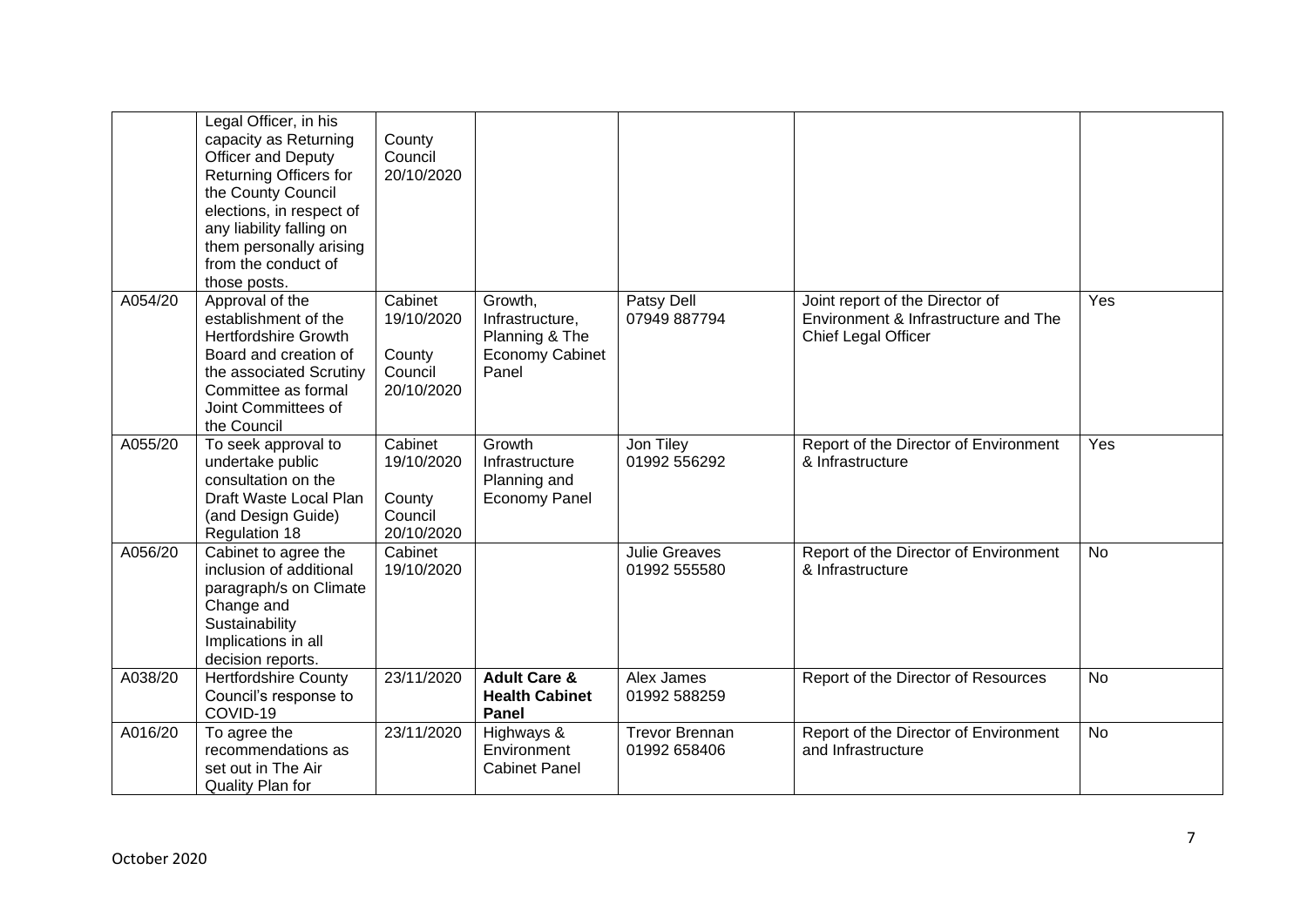|         | <b>Broxbourne</b><br>(Broxbourne Local No2<br>Plan - Outline<br><b>Business Case)</b>                                                                                                   |            |                                                                                      |                                      |                                                                             |           |
|---------|-----------------------------------------------------------------------------------------------------------------------------------------------------------------------------------------|------------|--------------------------------------------------------------------------------------|--------------------------------------|-----------------------------------------------------------------------------|-----------|
| A042/20 | Approve proposals to<br>develop a new SEND<br>(Special Educational<br>Needs & Disability)<br>Information, advice and<br>support offer based on<br>consultation, which<br>closed 14/6/20 | 23/11/2020 | Children, Young<br>People & Families<br><b>Cabinet Panel</b>                         | <b>Felix Gilding</b><br>07970 193278 | Report of the Director of Children's<br><b>Services</b>                     | <b>No</b> |
| A057/20 | Proposed changes to<br>the way Hertfordshire<br><b>Fire &amp; Rescue</b><br>Service respond to<br>fire signals generated<br>by automatic fire<br>alarms.                                | 23/11/2020 | <b>Community</b><br>Safety and<br>Waste<br><b>Management</b><br><b>Cabinet Panel</b> | <b>Andrew Butler</b><br>01707 292541 | <b>Report of the Director of Community</b><br><b>Protection</b>             | No        |
| A058/20 | Support to care<br>providers during<br><b>Covid pandemic</b>                                                                                                                            | 23/11/2020 | <b>Adult Care and</b><br><b>Health Cabinet</b><br>Panel                              | <b>Jackie Albery</b><br>01992 555914 | <b>Report of the Interim Director Adult</b><br><b>Care and Health</b>       | <b>No</b> |
| A059/20 | <b>Adoption of Tree</b><br><b>Resilience and</b><br><b>Recovery Strategy for</b><br><b>Hertfordshire</b>                                                                                | 23/11/2020 | Highways &<br><b>Environment</b><br><b>Cabinet Panel</b>                             | Jeremy Clarke<br>01992 588886        | <b>Report of the Director of</b><br><b>Environment &amp; Infrastructure</b> | <b>No</b> |
| A061/20 | To note the results of<br>the public and<br>statutory<br>consultations re: A10<br><b>Buntingford</b><br><b>Roundabout Upgrade</b>                                                       | 23/11/2020 | Highways &<br><b>Environment</b><br><b>Cabinet Panel</b>                             | <b>Paul Rogers</b><br>01992 556465   | <b>Report of the Director of</b><br><b>Environment and Infrastructure</b>   | <b>No</b> |
| A062/20 | Approval to stop up<br>and relocate a field<br>access at A10<br><b>Buntingford</b><br>Roundabout                                                                                        | 23/11/2020 | <b>Highways &amp;</b><br><b>Environment</b><br><b>Cabinet Panel</b>                  | <b>Paul Rogers</b><br>01992 556465   | <b>Report of the Director of</b><br><b>Environment and Infrastructure</b>   | <b>No</b> |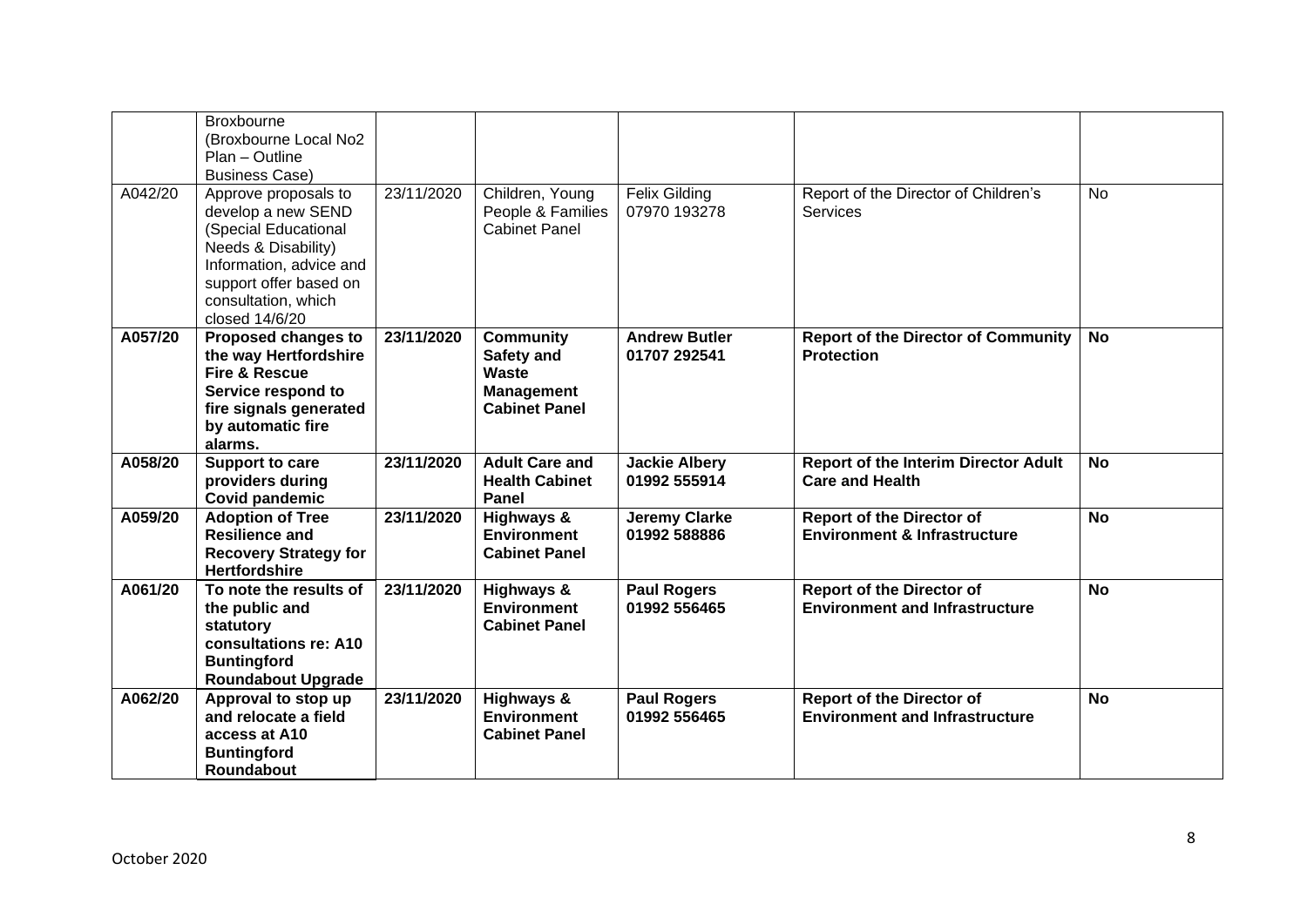| A063/20 | Approval to negotiate<br>a licence for the<br>construction of an<br>alternative field<br>access, south of A10<br><b>Buntingford</b><br>Roundabout                                                                                                        | 23/11/2020                                               | Highways &<br><b>Environment</b><br><b>Cabinet Panel</b>                                                                | <b>Paul Rogers</b><br>01992 556465    | <b>Report of the Director of</b><br><b>Environment and Infrastructure</b>                | $\overline{N}$ |
|---------|----------------------------------------------------------------------------------------------------------------------------------------------------------------------------------------------------------------------------------------------------------|----------------------------------------------------------|-------------------------------------------------------------------------------------------------------------------------|---------------------------------------|------------------------------------------------------------------------------------------|----------------|
| A012/20 | Approval to undertake<br>second pre-submission<br>publication of the<br>Minerals Local Plan in<br>line with regulations;<br>and approval for<br>subsequent submission<br>of the document to the<br>Secretary for State for<br>independent<br>examination | Cabinet<br>14/12/2020<br>County<br>Council<br>15/12/2020 | Growth,<br>Infrastructure,<br>Planning & The<br><b>Economy Cabinet</b><br>Panel                                         | <b>Jon Tiley</b><br>01992 556292      | Report of the Director of Environment<br>& Infrastructure                                | Yes            |
| A043/20 | <b>Hertfordshire County</b><br>Council's response to<br>COVID-19                                                                                                                                                                                         | 14/12/2020                                               | Resources &<br>Performance<br><b>Cabinet Panel</b>                                                                      | Alex James<br>01992 588259            | Report of the Director of Resources                                                      | <b>No</b>      |
| A044/20 | Q2 Finance Budget<br>Monitor                                                                                                                                                                                                                             | 14/12/2020                                               | Resources &<br>Performance<br><b>Cabinet Panel</b>                                                                      | Scott Walker<br>01992 555273          | Report of the Director of Resources                                                      | <b>No</b>      |
| A045/20 | Speed Management<br>Strategy final adoption<br>(post consultation)                                                                                                                                                                                       | 14/12/2020                                               | Highways &<br>Environment<br><b>Cabinet Panel</b>                                                                       | <b>Rupert Thacker</b><br>01992 658176 | Report of the Director of Environment<br>and Infrastructure                              | <b>No</b>      |
| A051/20 | Approve the Strategic<br><b>Business Case for the</b><br>redevelopment of the<br>Longfield Joint<br><b>Emergency Services</b><br>Academy                                                                                                                 | 14/12/2020                                               | Community<br>Safety & Waste<br>Management<br><b>Cabinet Panel</b><br>Resources &<br>Performance<br><b>Cabinet Panel</b> | <b>Steve Tant</b><br>01707 281480     | Joint Report of the Director of<br>Community Protection and the Director<br>of Resources | <b>No</b>      |
| A052/20 | Approval of the<br>Sustainable                                                                                                                                                                                                                           | Cabinet<br>14/12/2020                                    | <b>All Cabinet</b><br>Panels                                                                                            | <b>Julie Greaves</b><br>01992 556227  | Report of the Director of Public Health                                                  | <b>No</b>      |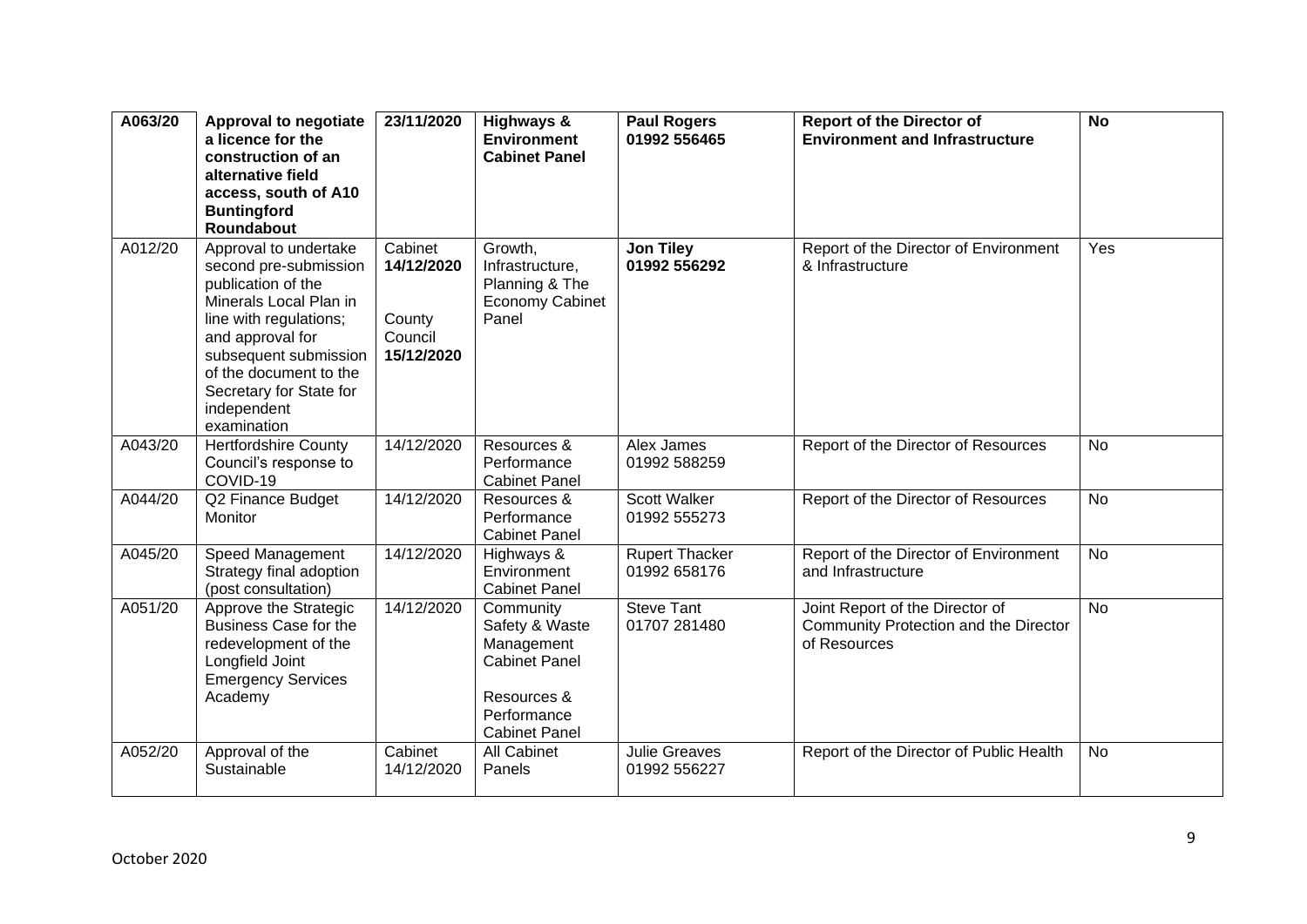|         | <b>Hertfordshire Action</b><br>Plan                                                                                                                                                                                                                                                              | County<br>Council        |                                                                                                   |                                         |                                                                                                                                                                                                                                         |           |
|---------|--------------------------------------------------------------------------------------------------------------------------------------------------------------------------------------------------------------------------------------------------------------------------------------------------|--------------------------|---------------------------------------------------------------------------------------------------|-----------------------------------------|-----------------------------------------------------------------------------------------------------------------------------------------------------------------------------------------------------------------------------------------|-----------|
| A053/20 | Invest to Transform -<br>Learning Disability<br>Services                                                                                                                                                                                                                                         | 15/12/2020<br>14/12/2020 | Resources &<br>Performance<br><b>Cabinet Panel</b>                                                | <b>Helen Maneuf</b><br>01438 845502     | Report of the Director of Resources                                                                                                                                                                                                     | <b>No</b> |
| A060/20 | Approval of the<br><b>Hertfordshire Suicide</b><br><b>Prevention Strategy</b><br>2020-2025                                                                                                                                                                                                       | 14/12/2020               | <b>Public Health</b><br>and Prevention<br><b>Cabinet Panel</b>                                    | <b>Maneka Kandola</b><br>01438 844662   | <b>Report of the Director of Public</b><br><b>Health</b>                                                                                                                                                                                | <b>No</b> |
| A064/20 | <b>Diversity and</b><br><b>Inclusion Annual</b><br><b>Report 2019/20</b>                                                                                                                                                                                                                         | 14/12/2020               | <b>Resources &amp;</b><br>Performance<br><b>Cabinet Panel</b>                                     | <b>Faizal Hakim</b><br>01992 555472     | <b>Report of the Director of Resources</b>                                                                                                                                                                                              | <b>No</b> |
| A065/20 | Whether or not to<br>authorise<br><b>Hertfordshire County</b><br><b>Council to enter into</b><br>a grant funding<br>agreement with<br><b>Homes England to</b><br>fund the development<br>of highways<br>infrastructure in<br>connection with the<br><b>Harlow Gilston</b><br><b>Garden Town.</b> | 14/12/2020               | Growth,<br>Infrastructure,<br><b>Planning &amp; The</b><br><b>Economy</b><br><b>Cabinet Panel</b> | <b>Gavin Milnthorpe</b><br>01992 588527 | <b>Report of the Director of</b><br><b>Environment &amp; Infrastructure</b><br>Part I and Part II Report - due to<br>'Information relating to the financial<br>or business affairs of any particular<br>person (including the Council)' | <b>No</b> |
| A066/20 | Whether to agree to<br>the statutory<br>proposal to close the<br><b>Primary Support</b><br><b>Base at Andrews</b><br><b>Lane Primary School</b><br>taking into<br>consideration the<br>outcome of the<br>statutory notice<br>period. Agreement<br>would also lead to the                         | 14/12/2020               |                                                                                                   | <b>Pauline Davis</b><br>01992 555865    | <b>Report of the Director of Children's</b><br><b>Services</b>                                                                                                                                                                          | <b>No</b> |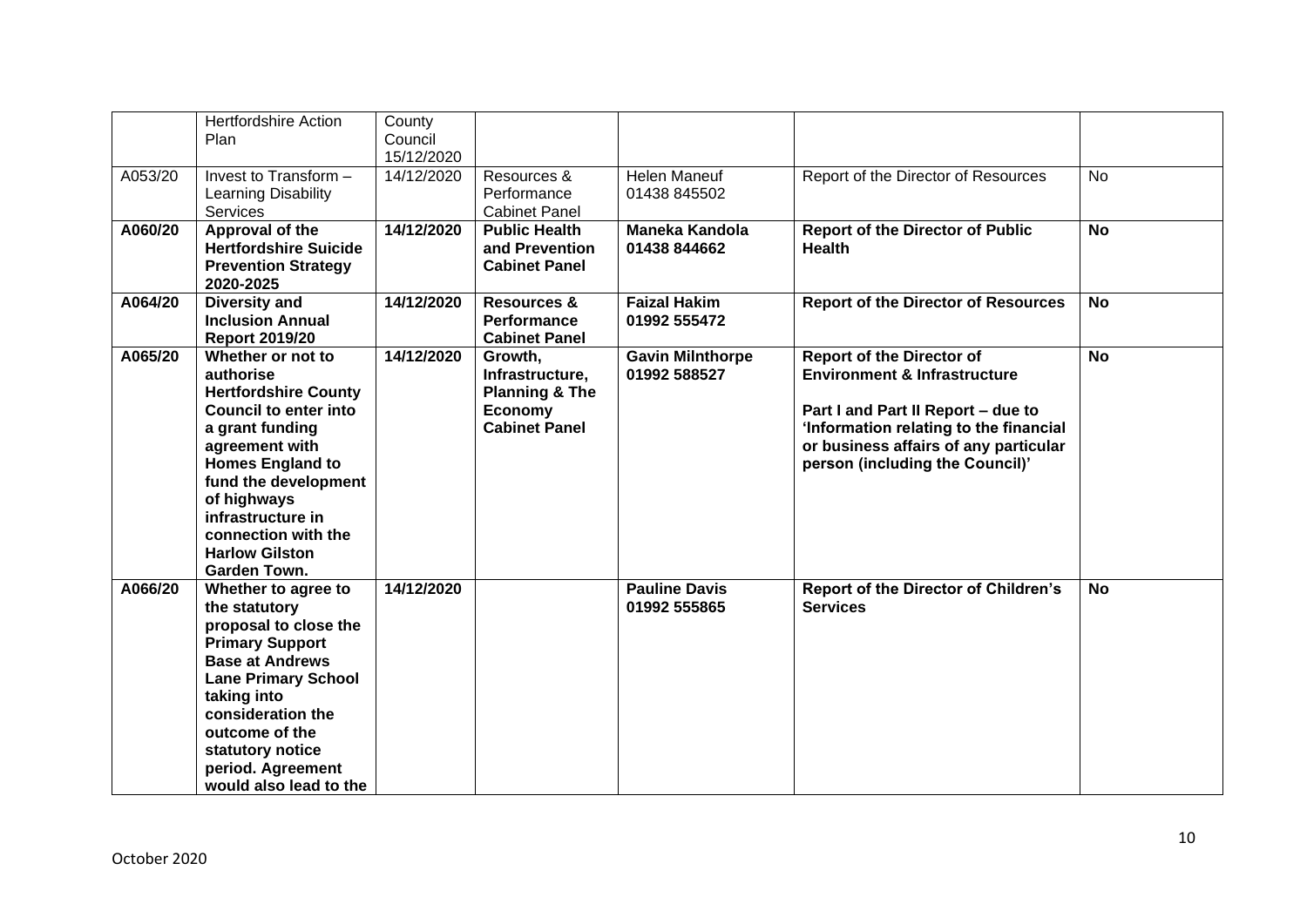|         | associated change in<br>the age range for the<br><b>Rivers Education</b><br><b>Support Centre</b> |            |                                                                       |                                     |                                                                |    |
|---------|---------------------------------------------------------------------------------------------------|------------|-----------------------------------------------------------------------|-------------------------------------|----------------------------------------------------------------|----|
| A067/20 | <b>Hertfordshire County</b><br><b>Council Admission</b><br><b>Arrangements for</b><br>2022/23     | 22/02/2021 | <b>Education</b><br>Libraries and<br>Localism<br><b>Cabinet Panel</b> | <b>Jayne Abery</b><br>01992 588785  | <b>Report of the Director of Children's</b><br><b>Services</b> | No |
| A068/20 | <b>Q3 Finance Budget</b><br><b>Monitor</b>                                                        | 22/02/2021 | <b>Resources &amp;</b><br><b>Performance</b><br><b>Cabinet Panel</b>  | <b>Scott Walker</b><br>01992 555273 | <b>Report of the Director of Resources</b>                     | No |

# **Membership of Cabinet**

| <b>Richard Roberts</b><br><b>Teresa Heritage</b><br><b>Terry Hone</b><br><b>Terry Douris</b><br><b>Derrick Ashley</b> | <b>Adult Care &amp; Health</b><br><b>Children, Young People &amp; Families</b><br><b>Community Safety &amp; Waste Management</b><br><b>Education, Libraries &amp; Localism</b><br>Growth, Infrastructure, Planning and The<br><b>Economy</b> | <b>Phil Bibby</b><br><b>David Williams</b><br><b>Tim Hutchings</b><br><b>Ralph Sangster</b> | <b>Highways &amp; Environment</b><br><b>Leader of The Council</b><br><b>Public Health &amp; Performance</b><br><b>Resources &amp; Performance</b> |
|-----------------------------------------------------------------------------------------------------------------------|----------------------------------------------------------------------------------------------------------------------------------------------------------------------------------------------------------------------------------------------|---------------------------------------------------------------------------------------------|---------------------------------------------------------------------------------------------------------------------------------------------------|
|-----------------------------------------------------------------------------------------------------------------------|----------------------------------------------------------------------------------------------------------------------------------------------------------------------------------------------------------------------------------------------|---------------------------------------------------------------------------------------------|---------------------------------------------------------------------------------------------------------------------------------------------------|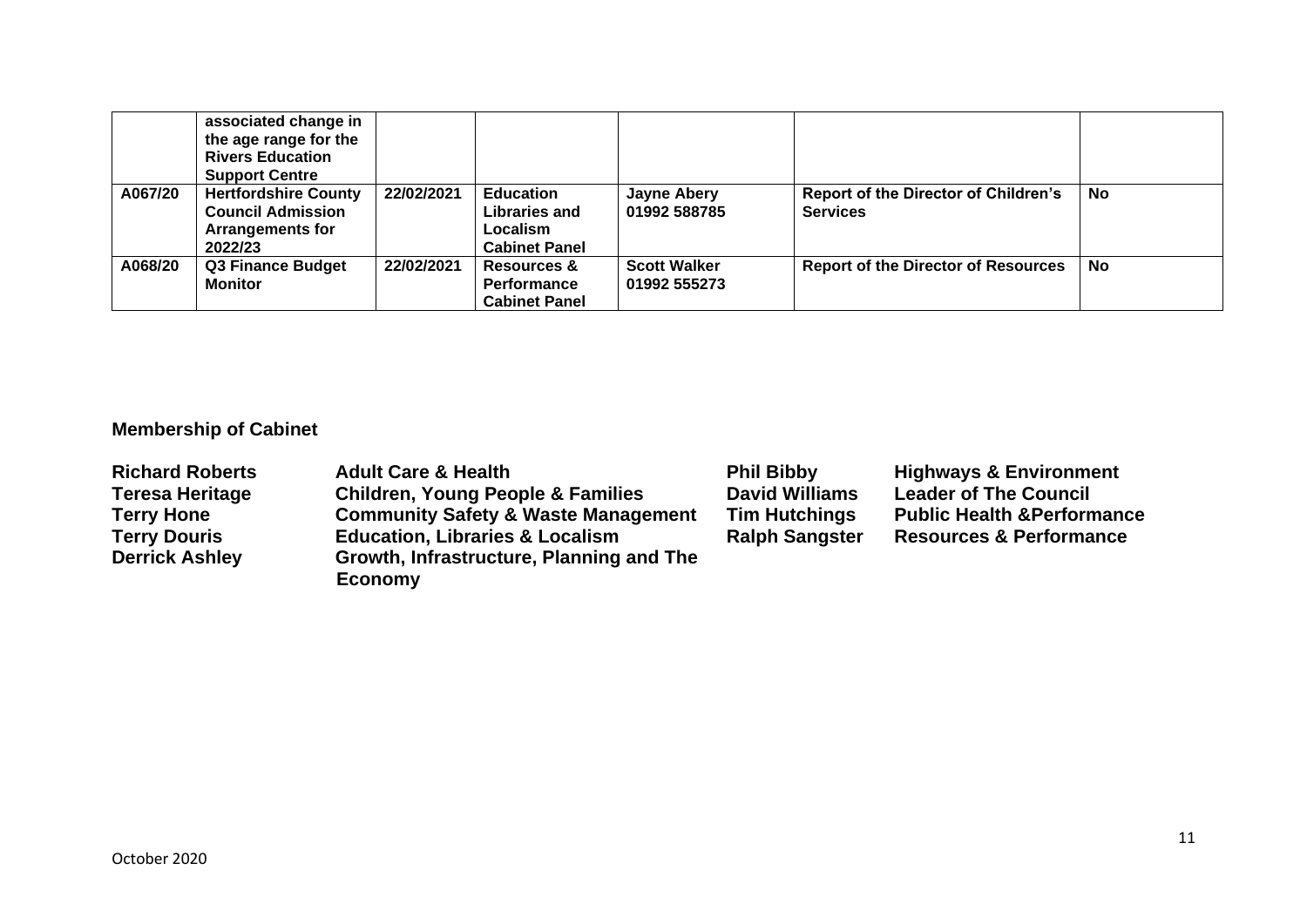|               | <b>PART B: DECISIONS BY CHIEF OFFICERS</b> |                           |                  |                | NOTE: NEW ITEMS AND AMENDMENTS ARE SHOWN IN BOLD |                            |                   |
|---------------|--------------------------------------------|---------------------------|------------------|----------------|--------------------------------------------------|----------------------------|-------------------|
| <b>Ref No</b> | <b>Issue for</b>                           | <b>Name and Title</b>     | Date, or         | <b>Cabinet</b> | <b>Officer contact for</b>                       | Documents to               | <b>Exempt</b>     |
|               | <b>Decision</b>                            | of Decision               | period           | Panels to be   | this matter                                      | be considered <sup>1</sup> | from the          |
|               |                                            | <b>Maker</b>              | within           | consulted      |                                                  |                            | Council's         |
|               |                                            |                           | which,           |                |                                                  |                            | Call-In           |
|               |                                            |                           | decision to      |                |                                                  |                            | <b>Procedures</b> |
|               |                                            |                           | be made          |                |                                                  |                            | Yes / No          |
| B001/20       | <b>Traffic Regulation</b>                  | Mark Kemp                 | During the       |                | Mark Kemp                                        | Reports from               | <b>No</b>         |
|               | Orders - various                           | <b>Director</b>           | period of this   |                | 01992 555206                                     | <b>Lead Officers</b>       |                   |
|               | (see attached                              | Environment and           | Forward Plan     |                |                                                  |                            |                   |
|               | <b>Schedule</b> Appendix                   | Infrastructure            |                  |                |                                                  |                            |                   |
|               |                                            |                           |                  |                |                                                  |                            |                   |
| B110/18       | HCC1810704                                 | Sass Pledger              | December         |                | <b>Michael Ramshaw</b>                           | See Note 2 below           | No                |
|               | Property                                   | <b>Assistant Director</b> | 2020 (was        |                | 01992 588778                                     |                            |                   |
|               | Consultancy<br>Framework                   | - Property                | October 2020)    |                |                                                  |                            |                   |
| B053/19       | Approval to the sale                       | <b>Emily White</b>        | October 2020     |                | <b>Andrew Edwards</b>                            | Report                     | <b>No</b>         |
|               | of 45A Grange                              | Head of Strategic         | (was             |                | 01992 556007                                     |                            |                   |
|               | Road, Bishops                              | Asset                     | <b>September</b> |                |                                                  |                            |                   |
|               | Stortford and land                         | Management &              | 2020)            |                |                                                  |                            |                   |
|               | adjoining                                  | Estates                   |                  |                |                                                  |                            |                   |
| B092/19       | HCC1911768                                 | Sass Pledger              | <b>November</b>  |                | Jackie Aldridge                                  | See Note 2 below           | No                |
|               | <b>Bishops Stortford</b>                   | <b>Assistant Director</b> | 2020 (was        |                | 01992 588138                                     |                            |                   |
|               | South - New 6 Form                         | Property                  |                  |                |                                                  |                            |                   |

<sup>&</sup>lt;sup>1</sup> The address from which, subject to any prohibition or restriction on their disclosure, copies of, or extracts from, any document listed is available is County Hall, Pegs Lane, Hertford, SG13 8DE. Other documents relevant to these matters may be submitted to the decision maker. To request details of such documents (if any) as they become available contact Deborah Jeffery, Assistant Manager, Democratic Services by email (deborah.jeffery@hertfordshire.gov.uk) or phone (01992 555563).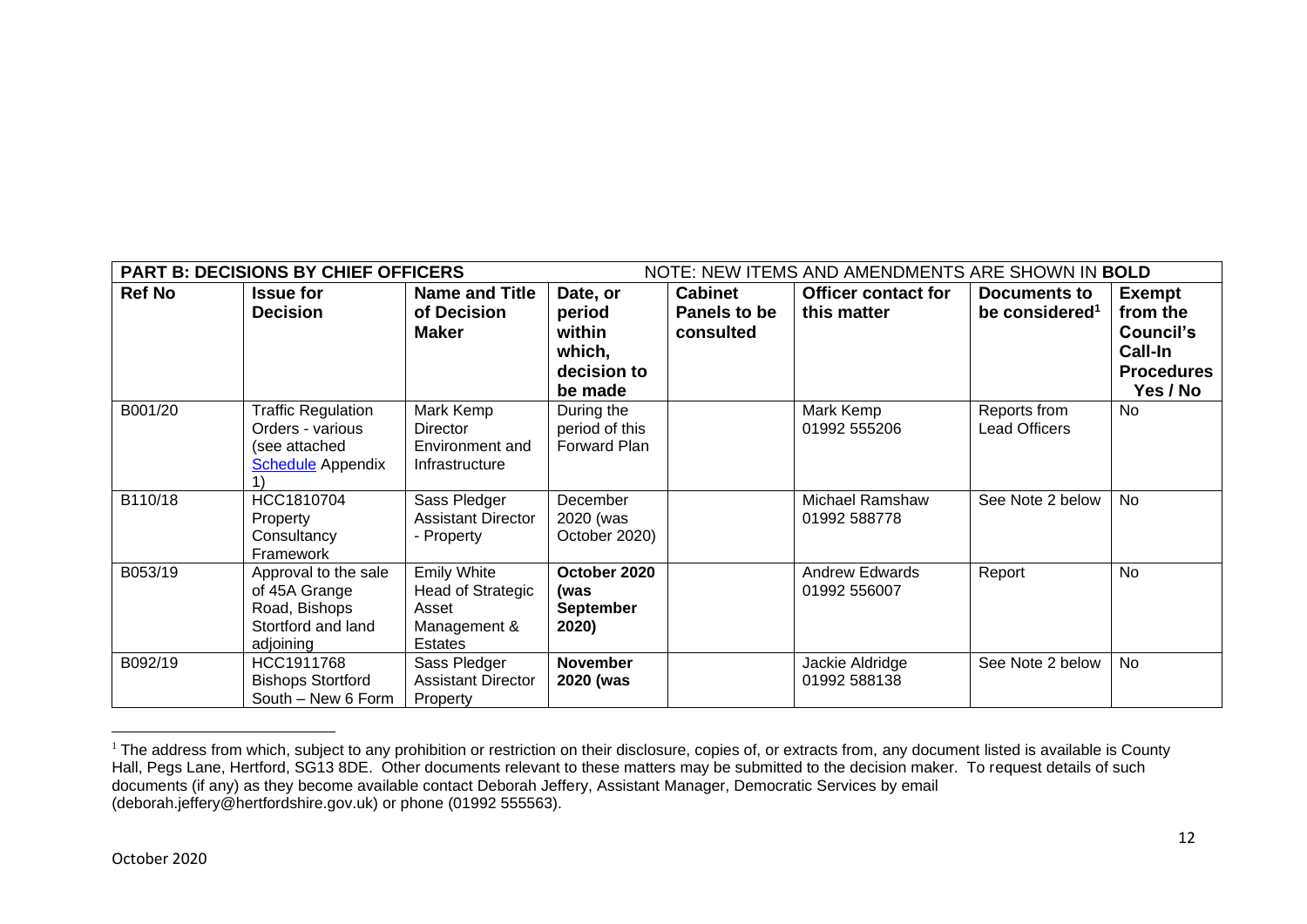|         | <b>Entry Secondary</b><br>School                                                                                                                                                          |                                                        | <b>October</b><br>2020)                                 |                                     |                  |           |
|---------|-------------------------------------------------------------------------------------------------------------------------------------------------------------------------------------------|--------------------------------------------------------|---------------------------------------------------------|-------------------------------------|------------------|-----------|
| B093/19 | Procurement and<br>award of contract to<br>extend superfast<br>fibre broadband to<br>the last % of rural<br>business areas in<br>Hertfordshire in line<br>with DEFRA funding<br>provision | Scott Crudgington<br>Director of<br><b>Resources</b>   | October 2020<br>(was<br><b>September</b><br>2020)       | Anna Morrison<br>01992 588397       | See Note 2 below | <b>No</b> |
| B108/19 | The Supply of<br><b>Branded &amp; Generic</b><br>Washroom Paper<br>Disposables and<br><b>Dispensers</b>                                                                                   | <b>Glenn Facey</b><br>Head of Herts<br>FullStop        | October 2020<br>(was May<br>2020)                       | James Conway<br>01707 292357        | See Note 2 below | <b>No</b> |
| B110/19 | Supply of<br>Educational<br>Furniture, Desking &<br>Seating                                                                                                                               | <b>Glenn Facey</b><br><b>Head of Herts</b><br>FullStop | October 2020<br>(was<br><b>September</b><br>2020)       | <b>Jake Grieves</b><br>01707 292498 | See Note 2 below | <b>No</b> |
| B122/19 | The supply of<br>Disposable Gloves &<br><b>Personal Protective</b><br>Equipment (PPE)                                                                                                     | Glenn Facey<br><b>Head of Herts</b><br>FullStop        | October 2020<br>(was May<br>2020)                       | Sarah Church<br>01707 292557        | See Note 2 below | <b>No</b> |
| B013/20 | HCC2011983<br>Lakeside School -<br>Demolition of<br>existing 3 detached<br>timber buildings to<br>replace with new 3<br>classroom rendered<br>modular building                            | Sass Pledger<br><b>Assistant Director</b><br>Property  | <b>November</b><br>2020 (was<br><b>October</b><br>2020) | Jackie Aldridge<br>01992 588138     | See Note 2 below | <b>No</b> |
| B017/20 | HCC2011967 - The<br><b>Bishops Stortford</b><br>High School-<br>Design & Build<br><b>Contract Early</b><br>Works                                                                          | Sass Pledger<br><b>Assistant Director</b><br>Property  | <b>November</b><br>2020 (was<br><b>October</b><br>2020) | Jackie Aldridge<br>01992 588138     | See Note 2 below | <b>No</b> |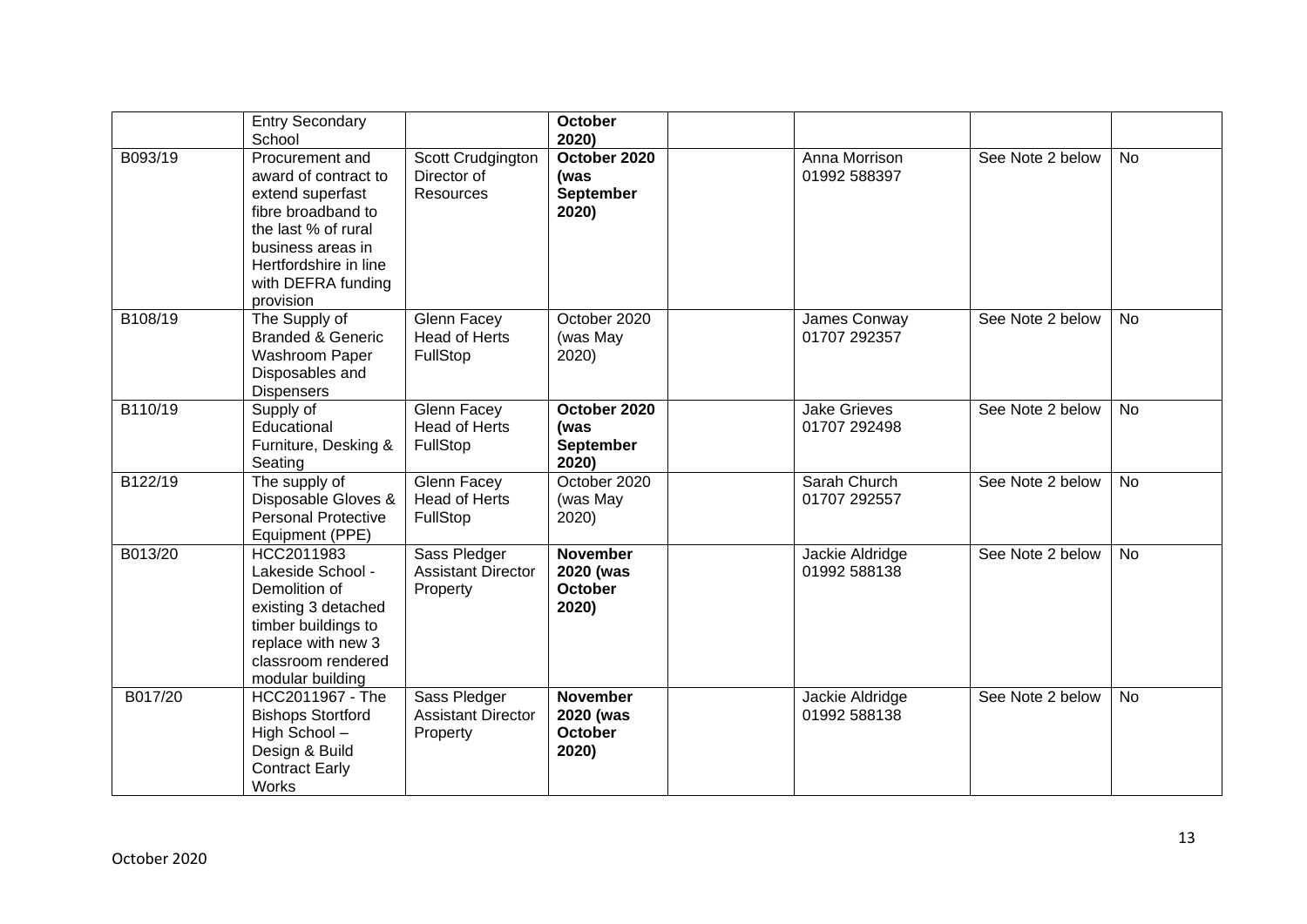| B018/20 | HCC2011970 -<br><b>Bishops Stortford</b><br>North Secondary -<br>Design & Build<br>Contract in respect<br>of new build works                                                | Sass Pledger<br><b>Assistant Director</b><br>Property                                                | <b>November</b><br>2020 (was<br>October<br>2020)        | Jackie Aldridge<br>01992 588138     | See Note 2 below | No        |
|---------|-----------------------------------------------------------------------------------------------------------------------------------------------------------------------------|------------------------------------------------------------------------------------------------------|---------------------------------------------------------|-------------------------------------|------------------|-----------|
| B024/20 | Award of various<br>school transport and<br>local bus contracts<br>(services starting<br>September 2020)                                                                    | <b>Simon Aries</b><br>Assistant Director,<br>Transport, Waste<br>& Environmental<br>Management       | October 2020<br>(was May<br>2020)                       | Matt Lale<br>01992 588633           | See Note 2 below | <b>No</b> |
| B027/20 | HCC2012045<br>Measured term<br>contract for the<br>provision of repairs,<br>planned<br>maintenance and<br>minor works -<br>Mechanical &<br>Electrical: Award of<br>contract | Sass Pledger<br><b>Assistant Director</b><br>Property                                                | October 2020<br>(was<br><b>September</b><br>2020)       | Michael Cunningham<br>07970 193615  | See Note 2 below | <b>No</b> |
| B038/20 | HCC2012130<br>Valentine Farm -<br>Demolition of<br>existing 3 bed<br>residential House<br>and construction of<br>new 3 bed<br>residential house -<br>Award of contract      | Sass Pledger<br><b>Assistant Director</b><br>Property                                                | <b>November</b><br>2020 (was<br><b>October</b><br>2020) | Jackie Aldridge<br>01992 588138     | See Note 2 below | <b>No</b> |
| B040/20 | Award of contract for<br>the provision of a<br><b>Street Sweeping</b><br>Service                                                                                            | <b>Simon Aries</b><br><b>Assistant Director</b><br>Transport, Waste<br>& Environmental<br>Management | <b>November</b><br>2020 (was<br><b>October</b><br>2020) | <b>Matthew King</b><br>01992 556207 | See Note 2 below | <b>No</b> |
| B042/20 | Delivery Agreement<br>for the provision of<br>Pre-Construction                                                                                                              | Simon Aries<br><b>Assistant Director</b><br>Transport, Waste                                         | October 2020<br>(was                                    | <b>Matthew King</b><br>01992 556207 | See Note 2 below | <b>No</b> |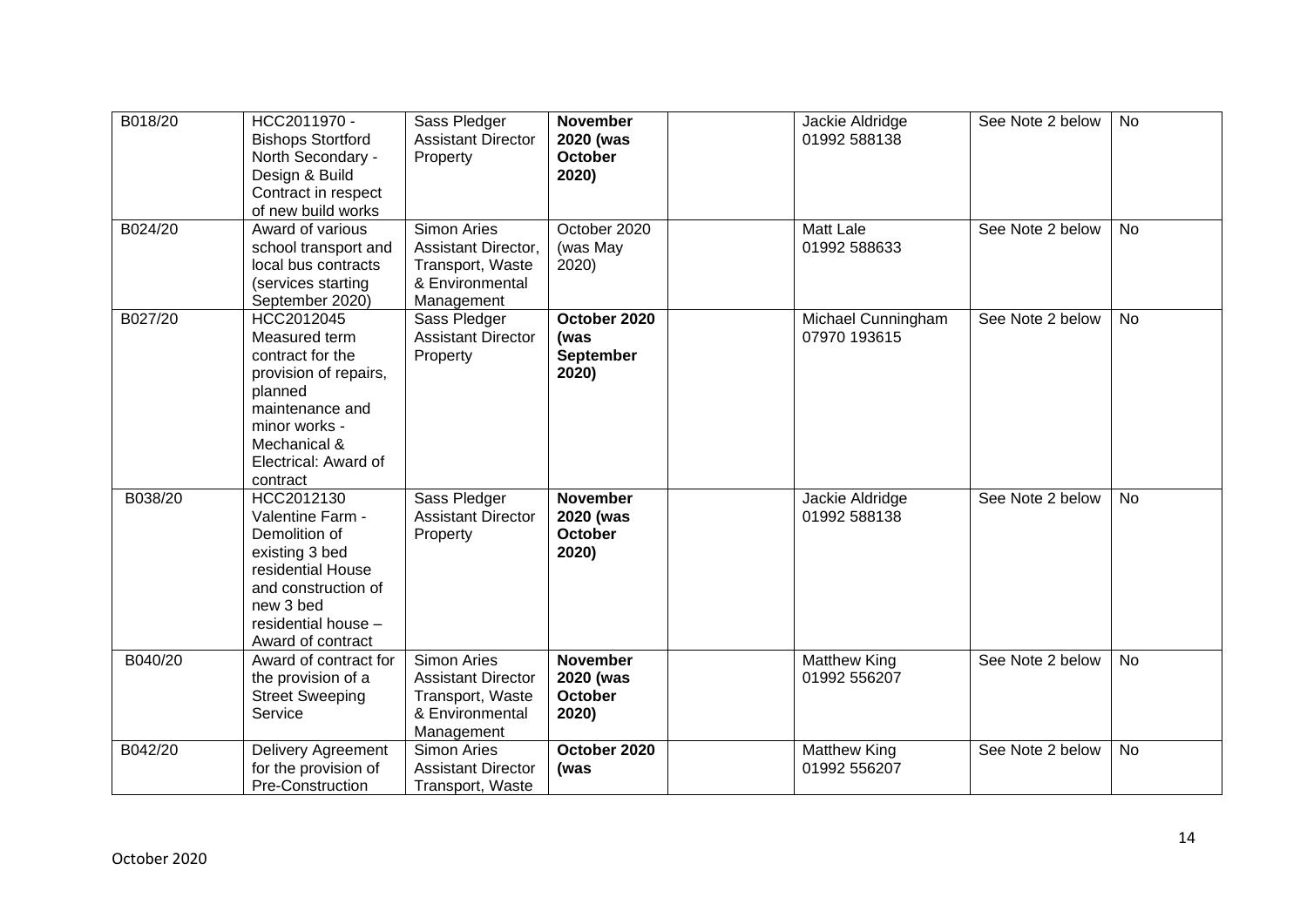|         | works for the<br>Eastern Waste<br>Transfer Station -<br>Award of contract                                                                                                                                       | and<br>Environmental<br>Management                          | September<br>2020)                    |                                                                 |                               |                  |           |
|---------|-----------------------------------------------------------------------------------------------------------------------------------------------------------------------------------------------------------------|-------------------------------------------------------------|---------------------------------------|-----------------------------------------------------------------|-------------------------------|------------------|-----------|
| B048/20 | Approve proposals<br>to develop a new<br><b>SEND (Special</b><br><b>Educational Needs &amp;</b><br>Disability)<br>Information, advice<br>and support offer<br>based on<br>consultation, which<br>closed 14/6/20 | Jenny Coles<br>Director of<br>Children's<br><b>Services</b> | November<br>2020 (was<br>August 2020) | Children,<br>Young People<br>& Families<br><b>Cabinet Panel</b> | Felix Gilding<br>07970 193278 | Report           | <b>No</b> |
| B053/20 | Grounds<br>Maintenance tender<br>for schools in Hitchin<br>area.<br>Award of contract                                                                                                                           | Glenn Facey<br>Head of Herts<br>FullStop                    | October 2020                          |                                                                 | Paul Bishop<br>01707 292384   | See Note 2 below | No        |
| B054/20 | Grounds<br>Maintenance tender<br>for schools in Ware<br>and Hertford area.<br>Award of contract                                                                                                                 | Glenn Facey<br><b>Head of Herts</b><br>FullStop             | October 2020                          |                                                                 | Paul Bishop<br>01707 292384   | See Note 2 below | No        |
| B055/20 | Grounds<br>Maintenance tender<br>for schools in<br>Bishops Stortford,<br>Buntingford and<br>Puckeridge area.<br>Award of contract                                                                               | Glenn Facey<br><b>Head of Herts</b><br>FullStop             | October 2020                          |                                                                 | Paul Bishop<br>01707 292384   | See Note 2 below | <b>No</b> |
| B056/20 | Grounds<br>Maintenance tender<br>for schools in<br>Stevenage (primary<br>schools) area.<br>Award of contract                                                                                                    | Glenn Facey<br><b>Head of Herts</b><br>FullStop             | October 2020                          |                                                                 | Paul Bishop<br>01707 292384   | See Note 2 below | <b>No</b> |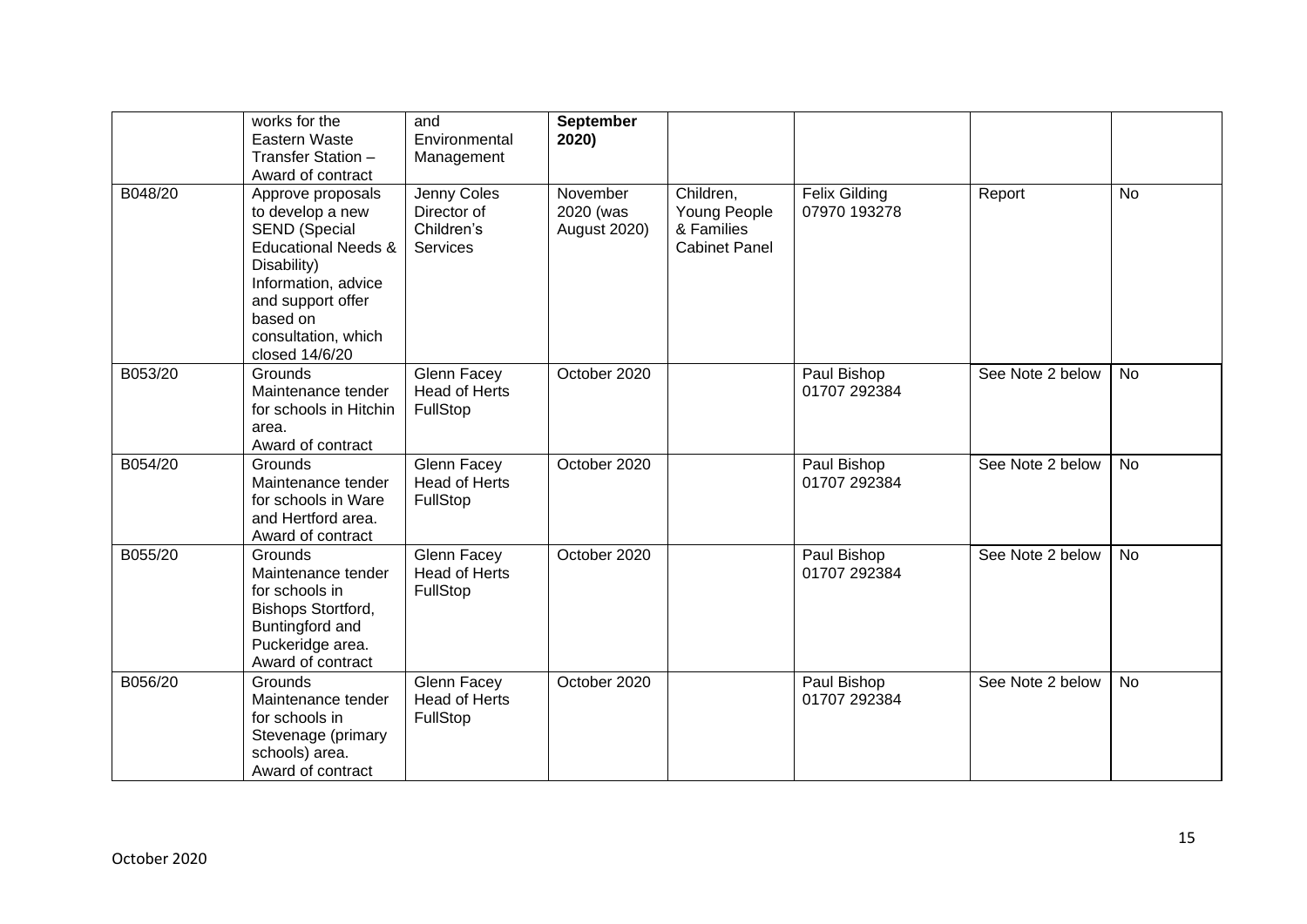| B057/20 | Grounds<br>Maintenance tender<br>for schools in<br>Stevenage<br>(secondary schools)<br>area.<br>Award of contract                                       | <b>Glenn Facey</b><br><b>Head of Herts</b><br>FullStop                                          | October 2020                                      | Paul Bishop<br>01707 292384         | See Note 2 below | <b>No</b> |
|---------|---------------------------------------------------------------------------------------------------------------------------------------------------------|-------------------------------------------------------------------------------------------------|---------------------------------------------------|-------------------------------------|------------------|-----------|
| B058/20 | Grounds<br>Maintenance tender<br>for schools in<br>Letchworth area.<br>Award of contract                                                                | Glenn Facey<br><b>Head of Herts</b><br>FullStop                                                 | October 2020                                      | Paul Bishop<br>01707 292384         | See Note 2 below | <b>No</b> |
| B059/20 | Grounds<br>Maintenance tender<br>for Facilities<br>Management sites,<br>Children's Services,<br>Adult Care Services,<br>Libraries. Award of<br>Contract | Glenn Facey<br><b>Head of Herts</b><br>FullStop                                                 | October 2020                                      | Paul Bishop<br>01707 292384         | See Note 2 below | <b>No</b> |
| B062/20 | Contract for the<br>provision of<br>container haulage<br>services, recycled<br>metals disposal and<br>automotive battery<br>disposal.                   | Simon Aries,<br><b>Assistant Director</b><br>Transport, Waste<br>& Environmental<br>Management. | October 2020<br>(was<br>September<br>2020)        | <b>Matthew King</b><br>01992 556207 | See Note 2 below | <b>No</b> |
| B063/20 | Contract for the<br>provision of dry<br>recyclables, hard<br>plastics and wood<br>disposal.                                                             | Simon Aries,<br><b>Assistant Director</b><br>Transport, Waste<br>& Environmental<br>Management. | October 2020<br>(was<br><b>September</b><br>2020) | <b>Matthew King</b><br>01992 556207 | See Note 2 below | <b>No</b> |
| B064/20 | Contract for the<br>provision of green<br>waste disposal.                                                                                               | Simon Aries,<br><b>Assistant Director</b><br>Transport, Waste<br>& Environmental<br>Management. | October 2020<br>(was<br><b>September</b><br>2020) | <b>Matthew King</b><br>01992 556207 | See Note 2 below | <b>No</b> |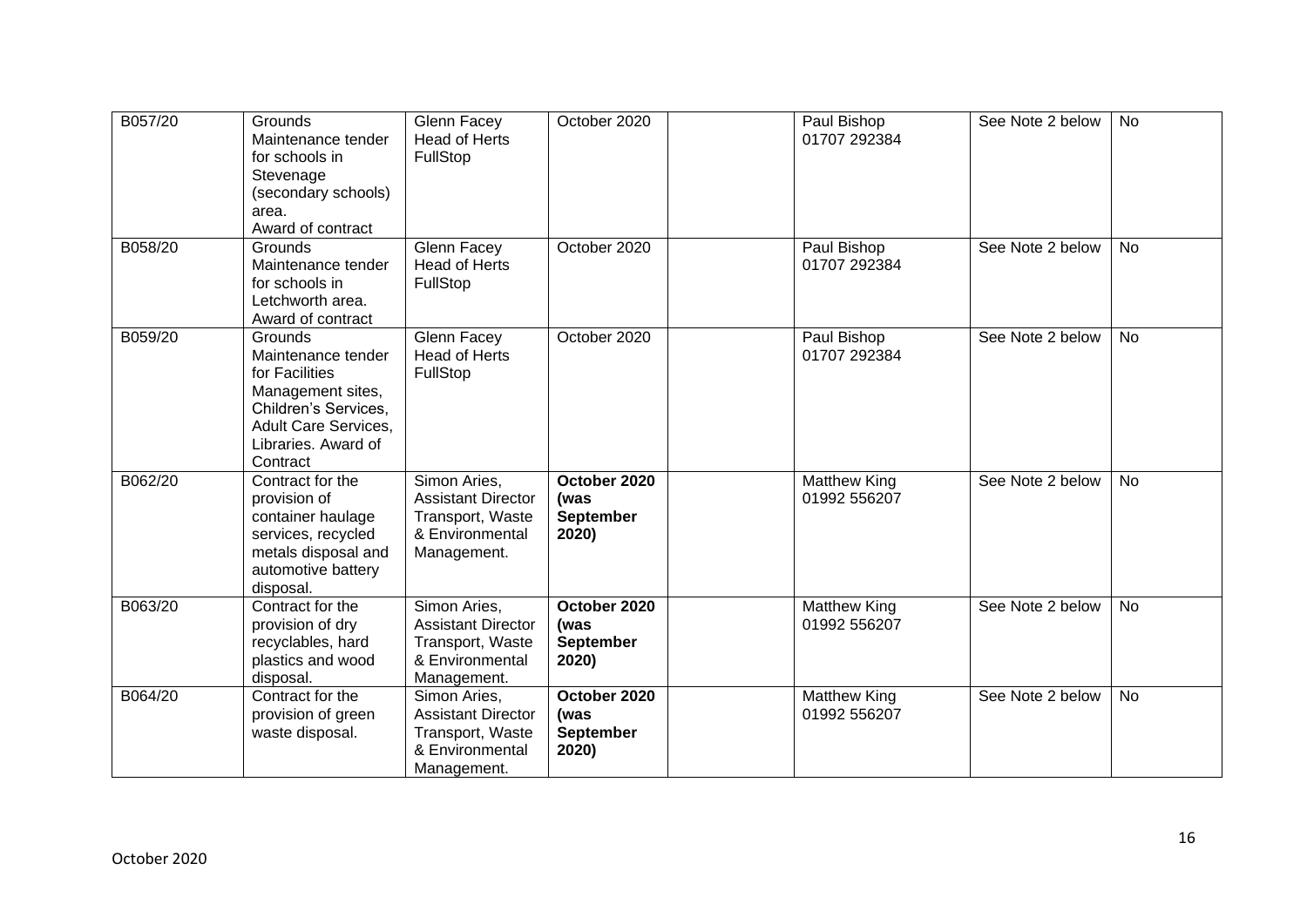| B070/20 | Pre-Construction<br>Services Agreement<br>for the provision of a<br>new First School at<br>Buntingford.                                                                                          | Sass Pledger<br><b>Assistant Director</b><br>Property                     | November<br>2020 (was<br>October 2020)                  |                                                                 | Jackie Aldridge<br>01992 588138 | See Note 2 below | No        |
|---------|--------------------------------------------------------------------------------------------------------------------------------------------------------------------------------------------------|---------------------------------------------------------------------------|---------------------------------------------------------|-----------------------------------------------------------------|---------------------------------|------------------|-----------|
| B071/20 | Award of contract for<br>the Sensory Support<br>Tender                                                                                                                                           | Chris Badger<br>Interim Director,<br><b>Adult Care</b><br><b>Services</b> | December<br>2020                                        |                                                                 | Carolyn Gale<br>01438 843474    | See Note 2 below | <b>No</b> |
| B072/20 | Award of contract for<br>the Communicator<br>and Intervenor<br>Service                                                                                                                           | Chris Badger<br>Interim Director,<br><b>Adult Care</b><br><b>Services</b> | December<br>2020                                        |                                                                 | Carolyn Gale<br>01438 843474    | See Note 2 below | <b>No</b> |
| B074/20 | HCC2012309<br><b>Project Management</b><br>for Buntingford First<br>School                                                                                                                       | Sass Pledger<br><b>Assistant Director</b><br>Property                     | <b>November</b><br>2020 (was<br><b>October</b><br>2020) |                                                                 | Jackie Aldridge<br>01992 588138 | See Note 2 below | <b>No</b> |
| B075/20 | <b>Window Cleaning</b><br>tender for<br>Educational and<br>Non-education<br>establishments<br>within Hertfordshire.<br>Award of contract                                                         | <b>Glenn Facey</b><br><b>Head of Herts</b><br>FullStop                    | Not before<br>06/10/2020                                |                                                                 | Kean Booth<br>01707292323       | See Note 2 below | <b>No</b> |
| B076/20 | Framework<br>Agreement for<br>the Supply of Cut<br>Paper & Card Size<br>A3 & A4                                                                                                                  | <b>Glenn Facey</b><br>Head of Herts<br>FullStop                           | January 2021                                            |                                                                 | Louise Bagley<br>01707 292431   | See Note 2 below | <b>No</b> |
| B077/20 | Recommissioning of<br>Overnight Short<br><b>Breaks for CYP</b><br>(Children & Young<br>People) with SEND<br>(Special Educational<br>Needs & Disability)<br>and/or Complex<br><b>Health Needs</b> | Marion Ingram<br>Operations<br>Director,<br>Specialist<br>Services        | January 2021                                            | Children,<br>Young People<br>& Families<br><b>Cabinet Panel</b> | Julie Reddish<br>01438 845433   | See Note 2 below | <b>No</b> |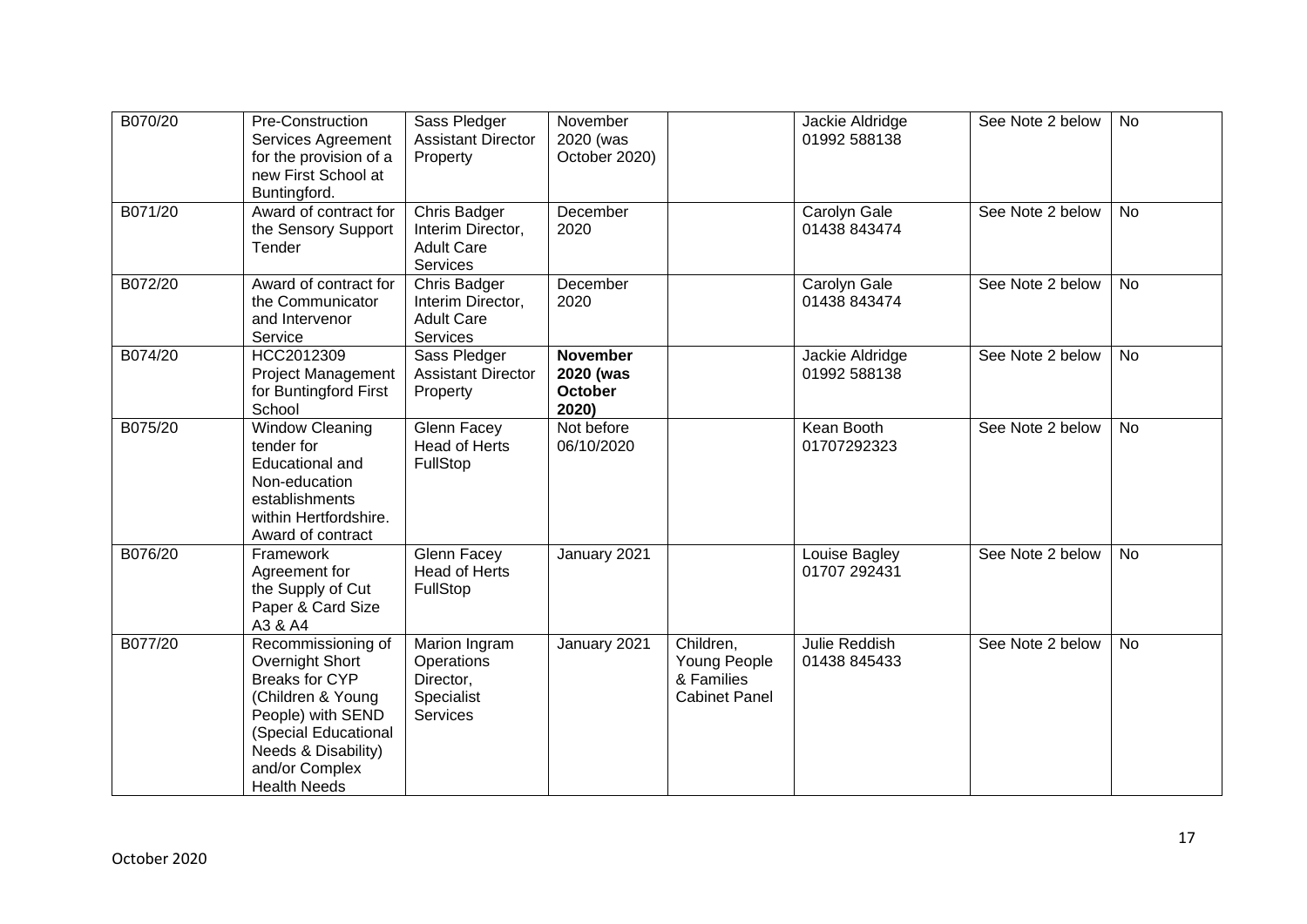| B078/20 | Whether to agree<br>to the statutory<br>proposal to close<br>the Primary<br><b>Support Base at</b><br><b>Andrews Lane</b><br><b>Primary School</b><br>taking into<br>consideration the<br>outcome of the<br>statutory notice<br>period. Agreement<br>would also lead to<br>the associated<br>change in the age<br>range for the<br><b>Rivers Education</b><br><b>Support Centre.</b> | Jenny Coles,<br>Director of<br>Children's<br><b>Services</b>                           | <b>November</b><br>2020 | <b>Pauline Davis</b><br>01992 555865   | <b>Report</b>       | <b>No</b> |
|---------|--------------------------------------------------------------------------------------------------------------------------------------------------------------------------------------------------------------------------------------------------------------------------------------------------------------------------------------------------------------------------------------|----------------------------------------------------------------------------------------|-------------------------|----------------------------------------|---------------------|-----------|
| B079/20 | <b>Codicote Primary</b><br><b>School</b><br>enlargement<br>capital budget<br>approval                                                                                                                                                                                                                                                                                                | <b>Scott</b><br>Crudgington<br>Director of<br><b>Resources</b>                         | <b>November</b><br>2020 | <b>Kate Ma</b><br>01992 556669         | See note 4<br>below | <b>No</b> |
| B080/20 | <b>Provision of</b><br><b>Reablement and</b><br>Support at Home -<br><b>Strategic Lead</b><br><b>Provider Services.</b><br>Award of contract -<br><b>St Albans</b>                                                                                                                                                                                                                   | <b>Chris Badger</b><br><b>Interim Director</b><br><b>Adult Care</b><br><b>Services</b> | <b>November</b><br>2020 | Daisy Sanghera<br>01438 843391         | See note 2<br>below | <b>No</b> |
| B081/20 | <b>Framework</b><br><b>Agreement for the</b><br><b>Supply of Batteries</b>                                                                                                                                                                                                                                                                                                           | <b>Glenn Facey</b><br><b>Head of Herts</b><br><b>FullStop</b>                          | <b>February</b><br>2021 | <b>Patrick Maguire</b><br>01707 292367 | See note 2<br>below | <b>No</b> |

#### **Notes:**

1. CBC contract = on behalf of 17 local authority members of the Central Buying Consortium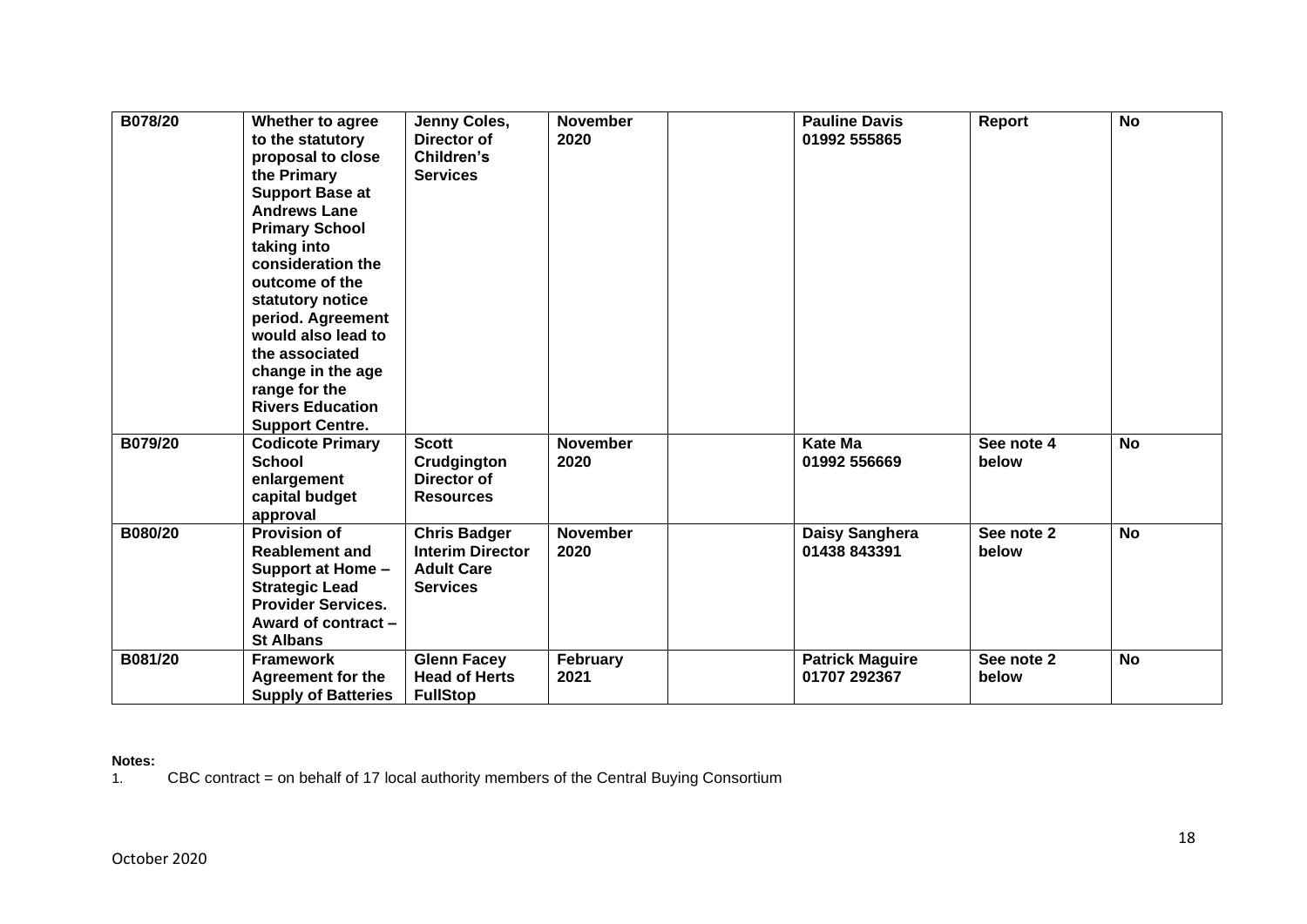- 2. Quality and price evaluation derived from tenderers' submissions *(which may contain exempt information and if so will not be available for public inspection)*
- 3. Collaborative contract with one or more authorities (not a CBC contract)<br>4. Part II (due to 'Information relating to the financial or business affairs of a
- 4. Part II (due to 'Information relating to the financial or business affairs of any particular person (including the Council')".

If you have any general enquiries about this Forward Plan - contact Deborah Jeffery, Assistant Manager, Democratic Services, 01992 555563 Email: [deborah.jeffery@hertfordshire.gov.uk](mailto:deborah.jeffery@hertfordshire.gov.uk) 

**QUENTIN BAKER, CHIEF LEGAL OFFICER**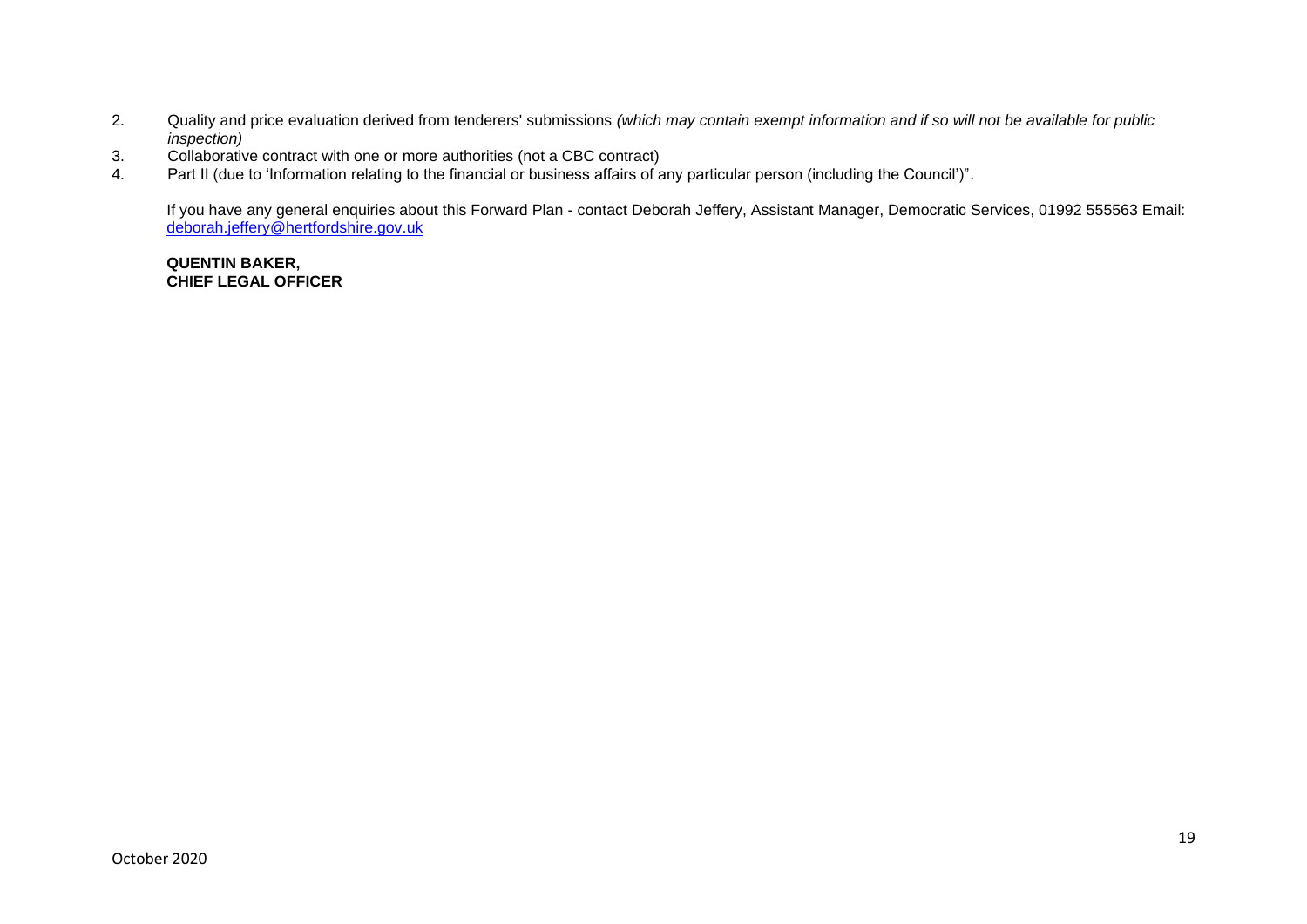

## **HERTFORDSHIRE COUNTY COUNCIL**

**FORWARD PLAN Notice of (a) key and other decisions likely to be made on behalf of the County Council by Cabinet, (b) key decisions likely to be made on behalf of the County Council by Officers and (c) decisions on Traffic Regulation Orders likely to be made by Officers on behalf of the County Council in the period 1 November 2020 – 28 February 2021** 

## **Published: 5th October 2020**

[Note: Key decisions and other decisions due to be reached in September 2020 but not yet made remain listed (notice of these items was given in the Forward Plan issued on 4 August 2020)]

## **TRAFFIC REGULATION ORDERS**

#### **Broxbourne**

| Location                                        | <b>Proposed Restriction</b>                                                         |
|-------------------------------------------------|-------------------------------------------------------------------------------------|
| Andrews Lane, Cheshunt                          | 30mph Speed Limit                                                                   |
| Bryanstone Road, Waltham Cross                  | <b>Waiting Restrictions</b>                                                         |
| Blindman's Lane / Clarendon Road, Cheshunt      | <b>Waiting Restrictions</b>                                                         |
| Southmead Crescent / Marshcroft Drive, Cheshunt | <b>Waiting Restrictions</b>                                                         |
| Old Highway, Hoddesdon                          | <b>Waiting Restrictions</b>                                                         |
| Clarendon Road, Waltham Cross                   | <b>Waiting Restrictions</b>                                                         |
| New River Bridge (Essex Road), Hoddesdon        | Waiting Restrictions, Prohibition of Motor Vehicles,<br><b>Pedestrian Crossings</b> |

#### **East Herts**

| Location                                              | <b>Proposed Restriction</b>      |
|-------------------------------------------------------|----------------------------------|
| <b>Hertford Town Centre</b>                           | Experimental Pedestrian Zone     |
| Crane Mead, Ware                                      | Waiting Restrictions, Road Humps |
| Ermine Street, Norris Way etc, Buntingford            | <b>Waiting Restriction</b>       |
| Newlands Avenue, Lovett Close etc, Bishop's Stortford | <b>Waiting Restrictions</b>      |
| Kiffin Road / Kitchener Road, Bishop's Stortford      | 20mph Speed Limit                |
| Allerthrop Road, Bishop's Stortford                   | Road Humps                       |
| Wentworth Drive/Sunningdale, Bishop's Stortford       | <b>Waiting Restrictions</b>      |
| South Road/Saffron Meadow, Standon                    | <b>Waiting Restrictions</b>      |
| Fairway, Sawbridgeworth                               | <b>Waiting Restrictions</b>      |
| Cambridge Road, Sawbridgeworth                        | <b>Waiting Restrictions</b>      |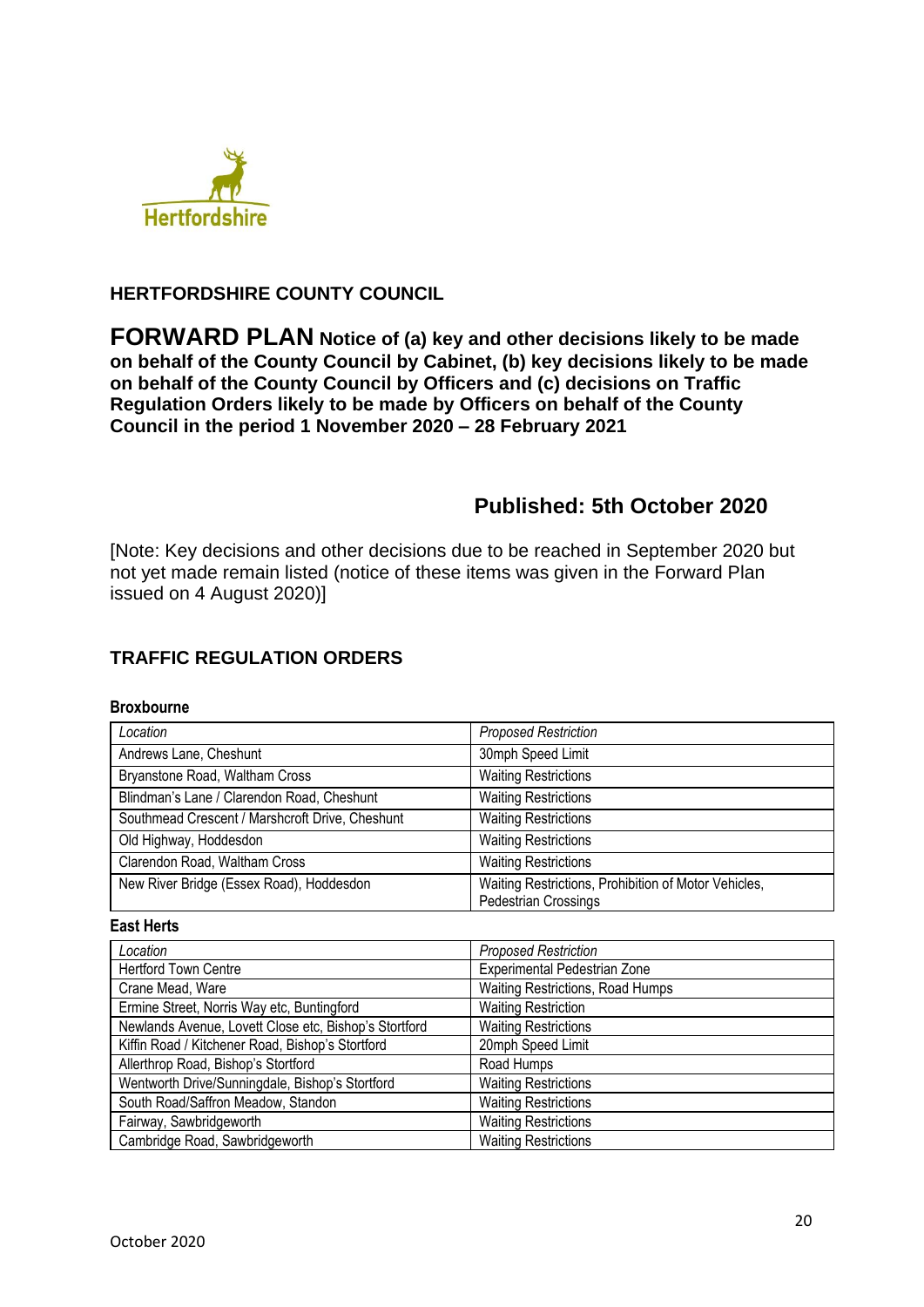| Anchor Street & Unnamed Roads, Bishop's Stortford | Waiting Restrictions, Prohibition of Driving, Prohibition of<br>Turns, Goods Vehicle Loading Bay, Pedestrian Crossing,<br>Road Humps, 20mph Speed Limit |
|---------------------------------------------------|---------------------------------------------------------------------------------------------------------------------------------------------------------|
| Marsh Lane, Ware                                  | <b>Waiting Restrictions, Parking Places</b>                                                                                                             |
| A602 Watton-at-Stone Bypass                       | 50mph Speed Limit                                                                                                                                       |
| Maidenhead Street, Hertford                       | <b>Restricted Zone</b>                                                                                                                                  |
| A120 Little Hadham Bypass                         | 40 & De-restricted mph Speed Limits, Cycle Track                                                                                                        |
| Farnham Road, Bishop's Stortford                  | 30mph Speed Limit, Waiting restrictions                                                                                                                 |

#### **Dacorum**

| Location                                           | <b>Proposed Restriction</b>                                         |
|----------------------------------------------------|---------------------------------------------------------------------|
| Bridgewater Road, Berkhamsted                      | <b>Waiting Restrictions</b>                                         |
| Various Roads, Berkhamsted (2)                     | <b>Waiting Restrictions</b>                                         |
| A4147 Maylands Avenue, Hemel Hempstead             | <b>Revocation Waiting Restrictions</b>                              |
| A4251 London Road / Magenta Court, Hemel Hempstead | <b>Waiting Restrictions</b>                                         |
| Breakspear Way, Hemel Hempstead                    | Waiting Restrictions, 50mph Speed Limit, Pedestrian<br>Crossing     |
| Buncefield Lane, Hemel Hempstead                   | Prohibition of Driving, Prohibition of Turns except Pedal<br>Cycles |
| Brook Street, Tring                                | <b>Waiting Restrictions</b>                                         |

#### **St. Albans**

| Location                    | <b>Proposed Restriction</b> |
|-----------------------------|-----------------------------|
| Langley Grove, Sandridge    | <b>Waiting Restriction</b>  |
| Harpenden Lane.<br>Redbourn | <b>Waiting Restrictions</b> |

## **Welwyn Hatfield**

| Location                            | <b>Proposed Restriction</b>                                |
|-------------------------------------|------------------------------------------------------------|
| Welwyn Garden City Town Centre      | Restricted Zone, Pedestrian Zone, 20mph Speed Limit, Cycle |
|                                     | Lane, One Way Traffic, Parking Places, Road Humps          |
| Fretherne Road, Welwyn Garden City  | Prohibition of Motor Vehicles                              |
| Bridgefields, Welwyn Garden City    | <b>Waiting Restrictions</b>                                |
| Boundary Lane/Elliott Close, Welwyn | <b>Waiting Restrictions</b>                                |
| High View, Hatfield                 | One Way, 20mph speed limit                                 |
| Appletree Way, Welwyn Garden City   | <b>Waiting Restrictions</b>                                |

#### **North Herts**

| Location                               | <b>Proposed Restriction</b>              |
|----------------------------------------|------------------------------------------|
| Various Roads, Letchworth              | <b>Experimental Waiting Restrictions</b> |
| A505 Royston Bypass                    | 50mph Speed Limit                        |
| Bearton Road, Hitchin                  | <b>Waiting Restrictions</b>              |
| Baldock Road, Royston                  | 50mph Speed Limit                        |
| Norton Way South etc, Letchworth       | Waiting Restrictions, Road Humps         |
| Durham Way, Royston                    | <b>Waiting Restrictions</b>              |
| York Way, Royston                      | <b>Waiting Restrictions</b>              |
| Holwell Road, Pirton                   | 30mph Speed Limit                        |
| Cranborne Avenue/The Ridgeway, Hitchin | <b>Waiting Restrictions</b>              |
| Wymondley Road, Hitchin                | <b>Waiting Restrictions</b>              |

#### **Stevenage**

| Location                      | <b>Proposed Restriction</b>                                    |
|-------------------------------|----------------------------------------------------------------|
| Coreys Mill Depot Access Road | <b>Experimental Waiting Restrictions, Prohibition of Motor</b> |
|                               | Vehicles                                                       |

## **Hertsmere**

| ∟ocation                                   | <b>Proposed Restriction</b>                           |
|--------------------------------------------|-------------------------------------------------------|
| St Albans Road, Swanland Road, South Mymms | Clearway, Abnormal Load Parking Places, Verge Parking |
| Bushey Hall Road, Bushey                   | <b>Waiting Restrictions</b>                           |